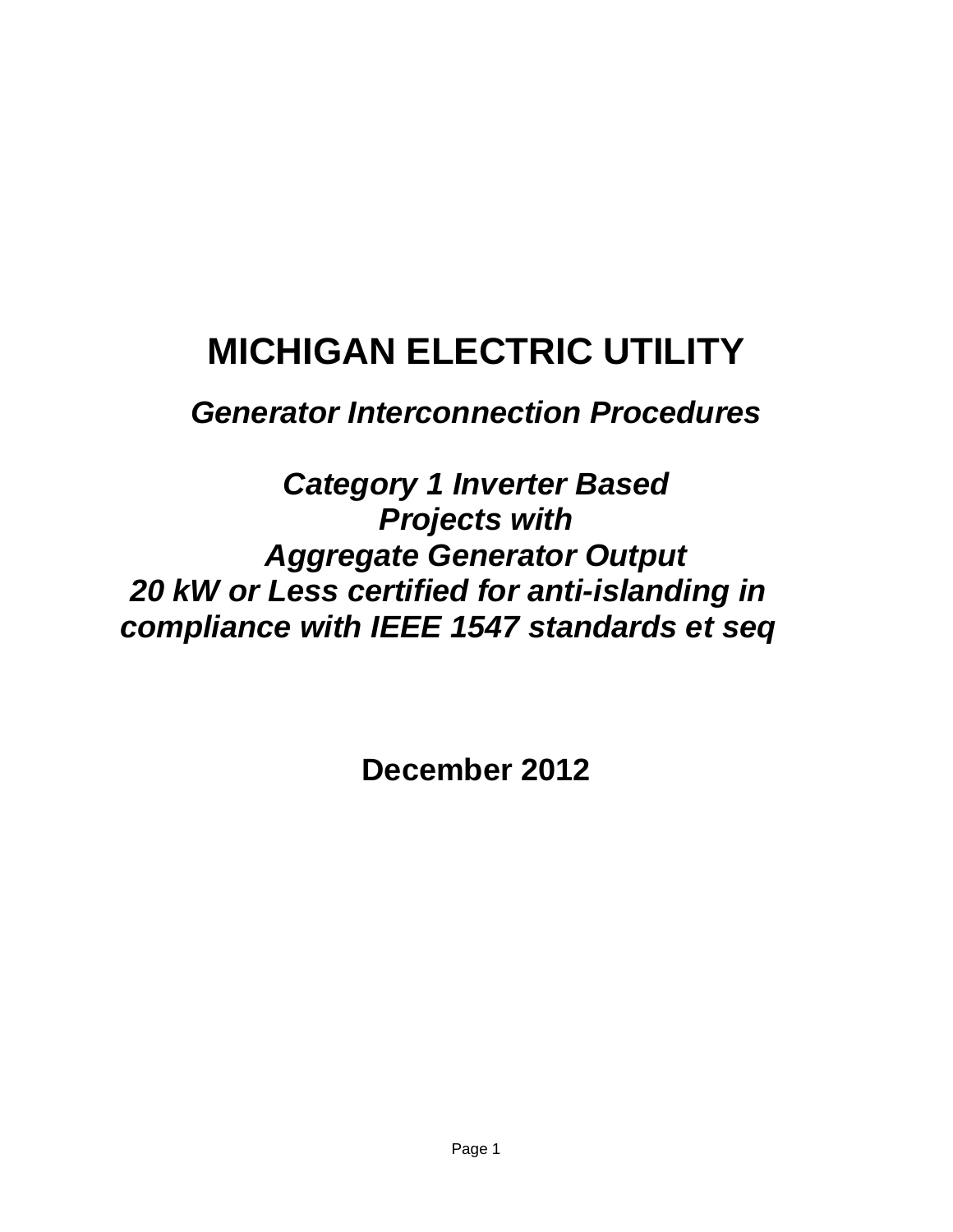## **Introduction**

Category 1

This Generator Interconnection Procedure document outlines the process & requirements used to install or modify certified inverter based generation projects with aggregate generator output capacity ratings less than or equal to 20kW and designed to operate in parallel with the Utility electric system. Technical requirements are defined according to type of generation, location of the interconnection, and mode of operation (Flow-back or Non-Flow-back). The process is designed to allow for a reasonably expeditious interconnection to the Utility electric system that is both safe and reliable.

This document has been filed with the Michigan Public Service Commission (MPSC) and complies with rules established for the interconnection of parallel generation to the Utility electric system in the MPSC Order in Case No. U-15787.

The term "Project" will be used throughout this document to refer to electric generating equipment and associated facilities that are not owned or operated by an Electric Utility. The term "Project Developer" means a person that owns, operates, or proposes to construct, own, or operate, a Project. Project Developer may be also be the Applicant.

This document does not address other Project concerns such as environmental permitting, local ordinances, or fuel supply. Nor does it address agreements that may be required with the Utility, an Alternate Electric Supplier, and/or the transmission provider, or state or federal licensing, to market the Project's energy. An interconnection request does not constitute a request for transmission or establishment/modification of existing electrical lines or electric service.

When requested by the Project Developer, it may be possible for the Utility to adjust requirements stated herein on a case-by-case basis. The review necessary to support such adjustments, however, may be extensive and may exceed the ordinary costs and timeframes addressed in these requirements. Therefore, if requested by the Project Developer, adjustments to these requirements will only be considered if the Project Developer agrees in advance to compensate the Utility for the actual and reasonably and prudently incurred added costs that are not otherwise recovered, if any, of the additional reviews, and to also allow the utility a reasonable amount of additional time for the additional reviews.

The Utility may apply for a technical waiver from one or more provisions of these rules and the MPSC may grant a waiver.

Non-Certified Inverter based, synchronous, or induction generation projects less than or equal to 20kW will be implemented under the Category 2 procedures and applications.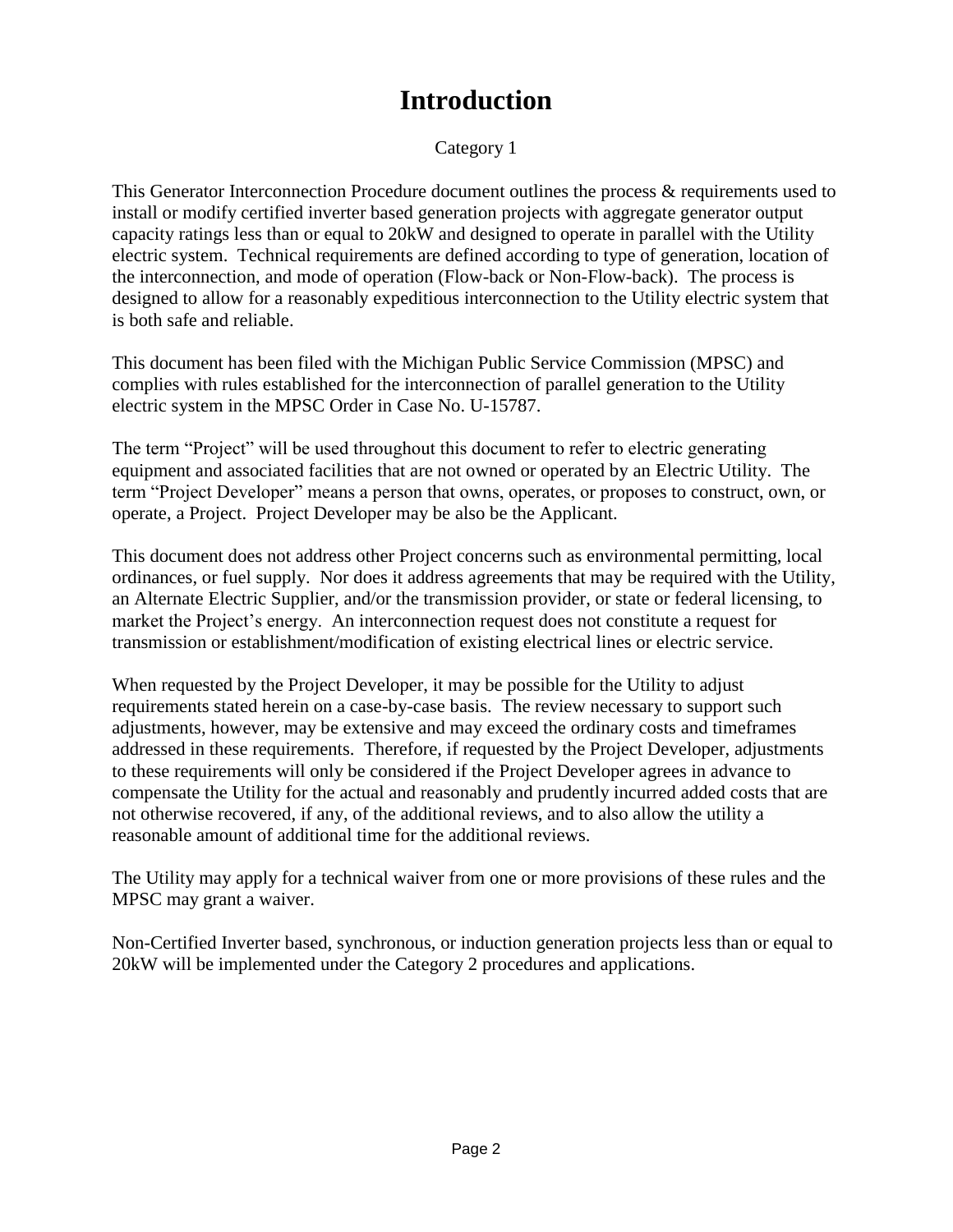### **Table of Contents**

| APPENDIX E-SAMPLE ONE-LINE DIAGRAM FOR FLOW-BACK INVERTER BASED PROJECTS21 |  |
|----------------------------------------------------------------------------|--|
|                                                                            |  |
|                                                                            |  |
|                                                                            |  |
|                                                                            |  |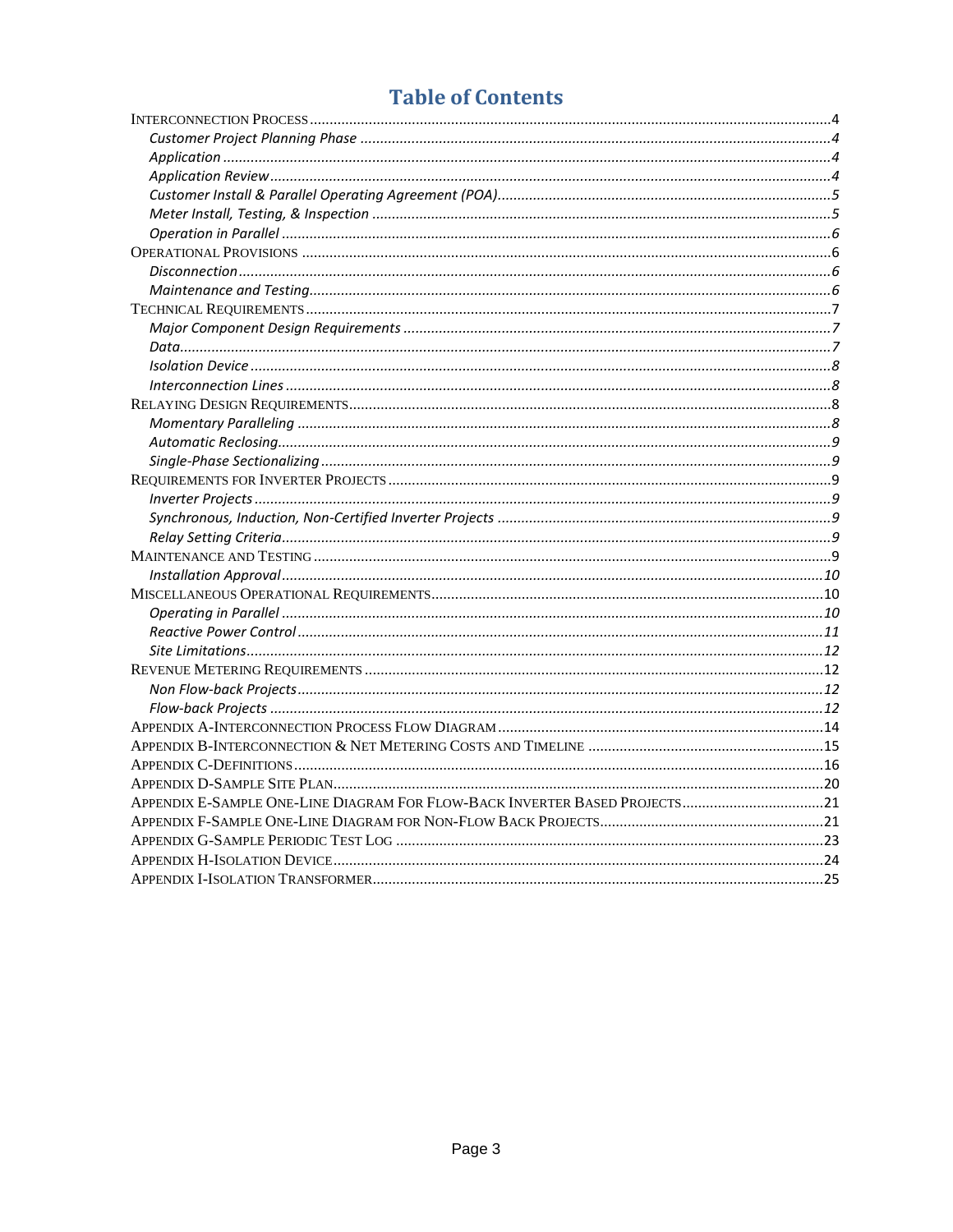#### **Interconnection Procedures**

#### <span id="page-3-0"></span>*Interconnection Process*

#### <span id="page-3-1"></span>**Customer Project Planning Phase**

An applicant may contact the Utility before or during the application process regarding the project. The Utility can be reached by phone, e-mail, or by the external website to access information, forms, rates, and agreements. A Utility will provide up to 2 hours of technical consultation at no additional cost to the applicant. Consultation may be limited to providing information concerning the Utility system operating characteristics and location of system components.

#### <span id="page-3-2"></span>**Application**

The Project Developer must first submit an Interconnection application or a Combined Interconnection and Net Metering application to the Utility. A separate application is required for each Project or Project site. The blank Interconnection Application or Combined Interconnection and Net Metering application can be found on the Electric Utility's website (insert link ) .

An applicant shall complete a submittal of required interconnection application and Interconnection filing fee per the table in Appendix B. The Utility will notify the Project Developer within 10 business days of receipt of an Interconnection Application. If any portion of the Interconnection Application, data submittal (a site plan and the one-line diagrams), or filing fee is incomplete and/or missing, the Utility will return the application, data, and filing fee to the Project developer with explanations. Project Developer will need to resubmit the application with all the missing items.

Once the Utility has accepted the combined Interconnection and Net Metering Application, an identifying number will be assigned to the Project. The Utility will then advise the applicant that the application is complete and provide the customer with the identifying number.

#### <span id="page-3-3"></span>**Application Review**

Upon receipt of payment of the Category 1 Interconnection Application fee of \$75, the Utility will review the complete application for interconnection to determine if additional Study(ies)<sup>1,2</sup>

#### **Engineering Review<sup>1</sup>**

 $\overline{a}$ 

The Utility shall study the project to determine the suitability of the interconnection equipment including safety and reliability complications arising from equipment saturation, multiple technologies, and proximity to synchronous motor loads. The electric utility shall provide in writing the results of the engineering study within the time indicated in the notification The customer is exempt from the cost of the study except with respect to any study costs that may be included in and applicable to the customer through the Company's general tariff rates for the relevant customer class. If an engineering review determines that a distribution study is not required, the project will advance to the Meter Install, Testing, & Inspection phase of the process.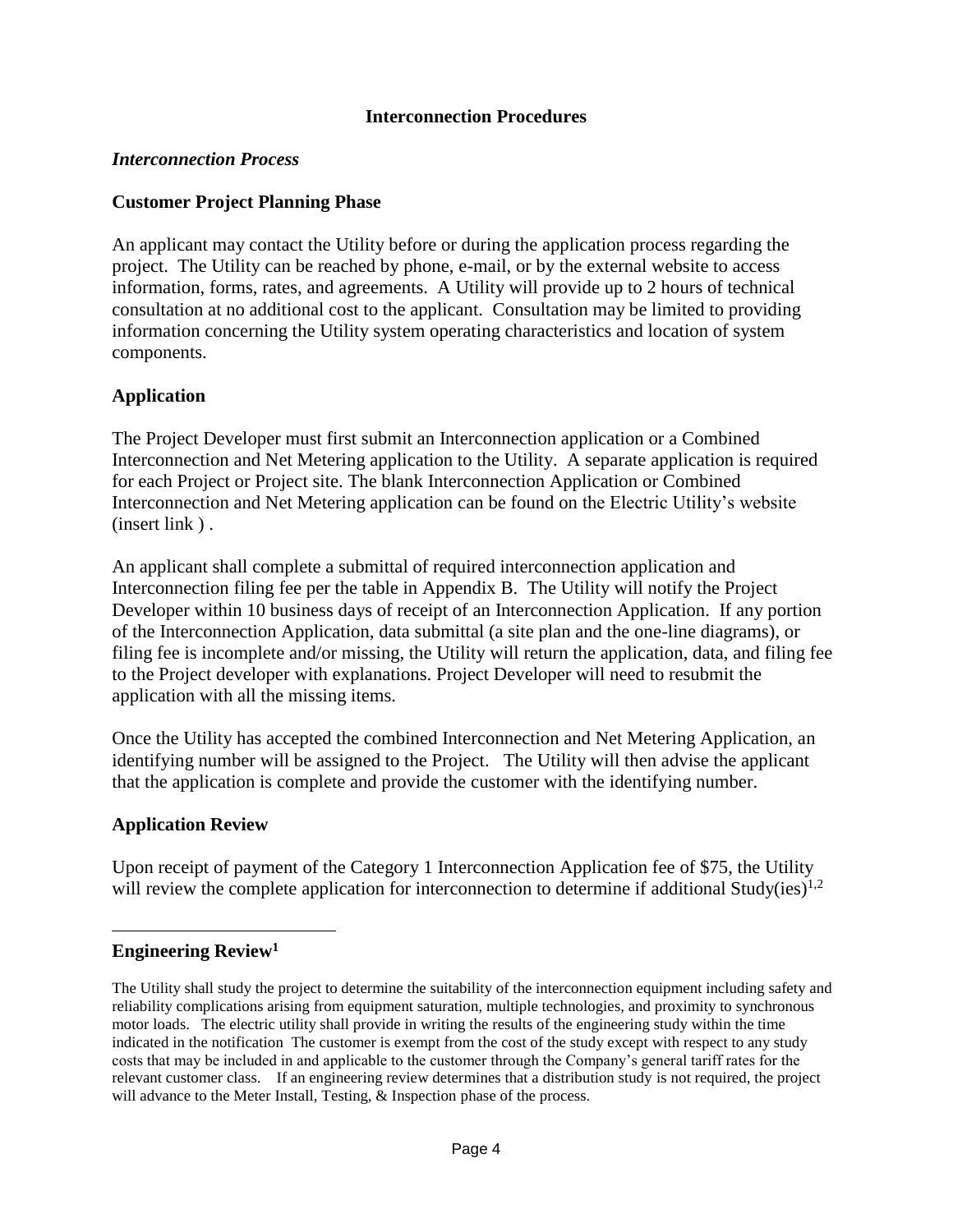are required. The Utility will notify the Project Developer within 10 business days of receipt of a complete application and if additional study(ies) are required. The applicant shall provide any changes or updates to the application before additional Study(ies) begin. The Utility may request additional data be submitted as necessary during the review phase to clarify the operation of the Project. If the additional study(ies) are not required, the Utility will notify the Project Developer of its preliminary approval or disapproval of the interconnection. If approved, the project will advance to the Meter Install, Testing, & Inspection phase of the process. If the interconnection is disapproved, the utility shall notify the applicant of the necessary corrective actions required for approval. The applicant, after taking corrective action, may request the electric utility to reconsider the interconnection request.

#### <span id="page-4-0"></span>**Customer Install & Parallel Operating Agreement (POA)**

The applicant shall notify the Electric Utility when an installation and any required local code inspection and approval is complete. The Parallel Operating Agreement for customer owned generation which operates in parallel with the Electric Utility may be accessed on the Electric Utility's website. The Parallel Operating Agreement will cover matters customarily addressed in such agreements in accordance with Good Utility Practice, including, without limitation, system operation, interconnection rate, defaults and remedies, and liability. The applicant shall complete, sign and return the POA to the Utility. Any delay in the applicant's execution of the Interconnection and Operating Agreement will not toll the interconnection deadlines.

#### <span id="page-4-1"></span>**Meter Install, Testing, & Inspection**

Upon receipt of the local code inspection approval and POA executed by the applicant, the Utility will schedule the meter install, testing, and inspection<sup>3</sup>. The Utility shall have an opportunity to schedule a visit to witness and perform commissioning tests required by IEEE 1547 et seq. and inspect the project. The Electric Utility may provide a waiver of its right to visit the site to inspect the project and witness or perform the commissioning tests. The Utility shall notify the applicant of its intent to visit the site, inspect the project, witness or perform the commissioning tests, or of its intent to waive inspection within 10 working days after notification that the installation and local code inspections have passed. Within 5 working days from receipt of the completed commissioning test report (if applicable), the Utility will notify the applicant of

#### **Distribution Study<sup>2</sup>**

 $\overline{a}$ 

The Utility shall study the project to determine if a distribution system upgrade is needed to accommodate the proposed project and determine the cost of an upgrade if required. The applicant is exempt from the cost of the study and upgrades if required, except with respect to any distribution study costs that may be included in and applicable to the customer through the Company's general tariff rates for the relevant customer class. The electric utility shall provide in writing the results of the distribution study including estimated completion timeframe for the upgrades, if required, to the applicant, within the timeframe indicated in the notification. If a distribution study determines that a distribution upgrades are not required, the project will advance to the Meter Install, Testing, & Inspection phase of the process.

**3** If the Distribution Study determines that distribution upgrades are required, the meter install will follow the completion of the distribution upgrades. The applicant is exempt from the cost of the upgrades if required, except with respect to any distribution costs that may be included in and applicable to the customer through the Company's general tariff rates for the relevant customer class.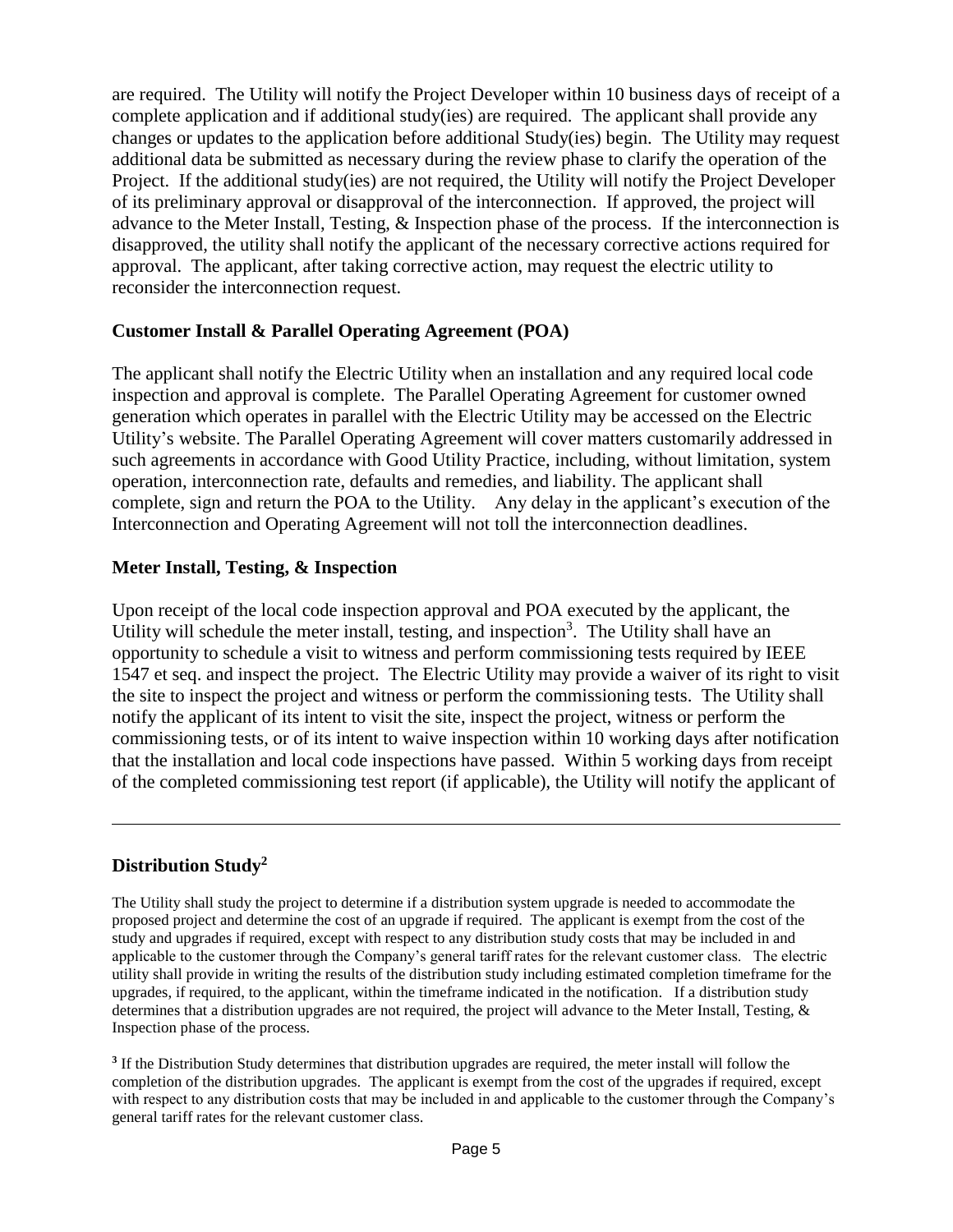its final approval or disapproval of the interconnection. The utility's review is limited to determining whether the project was constructed consistent with the previously approved application and satisfactory completion of the commissioning test (as applicable). If the project was constructed consistent with the application and passes the commissioning test, then the project shall be awarded final approval for parallel operation and the Utility will execute the POA or otherwise approve operation. If the project was not constructed consistent with the application or does not pass the commissioning test, the utility may deny final approval for parallel operation. If the electric utility does not award final approval for the interconnection, the utility shall notify the applicant of the necessary corrective actions required for approval. The applicant, after taking corrective action, may request the electric utility to reconsider the interconnection request.

#### <span id="page-5-0"></span>**Operation in Parallel**

Upon Utility approval of the interconnection, the Electric Utility shall install required metering, provide to the applicant a written statement of final approval, and a fully executed POA authorizing parallel operation.

#### <span id="page-5-1"></span>**Operational Provisions**

#### <span id="page-5-2"></span>**Disconnection**

An Electric Utility may refuse to connect or may disconnect a project from its distribution system if any of the following conditions apply:

- a. Applicant has not complied with any one of the technical requirements contained in the applicable Interconnection Procedures,
- b. The electrical characteristics of the Applicant Facility are not compatible with the electrical characteristics of Utility's distribution system,
- c. An emergency condition exists on Utility's distribution system,
- d. Applicant's protective relay equipment fails,
- e. Utility determines that the Applicant Facility is disrupting service to any Utility Customer,
- f. Disconnection is required to allow for construction, installation, maintenance, repair, replacement, removal, investigation, inspection or testing of any part of Utility's facilities,
- g. If a required installation fails or becomes incapacitated and is not repaired in a timely manner, as determined by Utility
- h. Applicant commits a material breach of the POA

#### <span id="page-5-3"></span>**Maintenance and Testing**

The Utility reserves the right to test the relaying and control equipment that involves protection of the Utility's electric system, at its sole expense, whenever the Utility determines a need for such testing exists.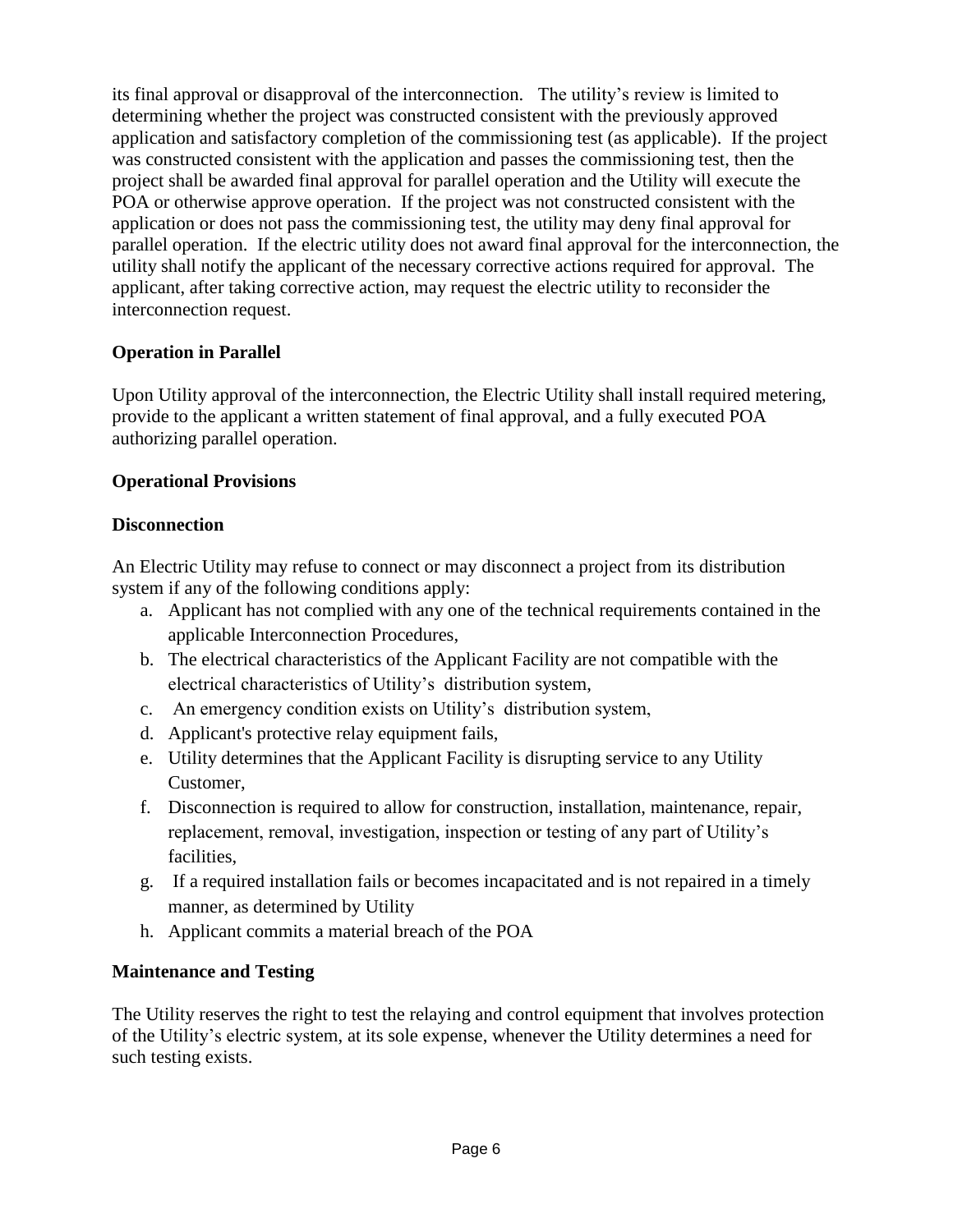The applicant is solely responsible for conducting and documenting proper periodic maintenance on the generating equipment and its associated control, protective equipment, interrupting devices, and main Isolation Device<sup>4</sup>, per manufacturer recommendations.

Routine and maintenance checks of the relaying and control equipment must be conducted in accordance with provided written test procedures which are required by IEEE Std. 1547, and test reports of such testing shall be maintained by the applicant and made available for Utility inspection upon request. [NOTE – IEEE 1547 requires that testing be conducted in accordance with written test procedures, and the nationally recognized testing laboratory providing certification will require that such test procedures be available before certification of the equipment.]

#### <span id="page-6-0"></span>*Technical Requirements*

The following discussion details the technical requirements for interconnection of Category 1 IEEE 1547 et seq Certified Inverter Based generation Projects 20 kW or less. For Projects within this capacity rating range, the Utility has made a significant effort to simplify the technical requirements. This effort has resulted in adoption of IEEE Standard 1547, Standard for Interconnecting Distributed Resources with Electric Power Systems, being incorporated herein by reference. All protective functions are compliant with IEEE Standard 1547 et seq.

Certain requirements, as specified by this document, must be met to provide compatibility between the Project and the Utility's electric system, and to assure that the safety and reliability of the electric system is not degraded by the interconnection. The Utility reserves the right to evaluate and apply newly developed protection and/or operation schemes at its discretion. In addition, the Utility reserves the right to evaluate Projects on an ongoing basis as system conditions change, such as circuit loading, additional generation placed online, etc. The Utility shall bear the full cost of any changes to its distribution system resulting from such evaluations and applications.

Upgraded revenue metering may be required for the Project.

#### <span id="page-6-1"></span>**Major Component Design Requirements**

The data requested in Appendix E, or F for all major equipment and relaying proposed by the Project Developer, must be submitted as part of the initial application for review and approval by the Utility. The Utility may request additional data be submitted as necessary during the Engineering Review and/or Distribution Study phase to clarify the operation of the Project.

Once installed, the interconnection equipment must be reviewed and approved by the Utility prior to being connected to the Utility's electric system and before Parallel Operation is allowed.

#### <span id="page-6-2"></span>**Data**

 $\overline{a}$ 

The data that the Utility requires to evaluate the proposed interconnection is documented on a one-line diagram by generator type in Appendices E, or F.

<sup>4</sup> Main Isolation Device – When required by the Electric Utility operating practices, a readily accessible, lockable, visible-break isolation device located between the Electric Utility and the Project.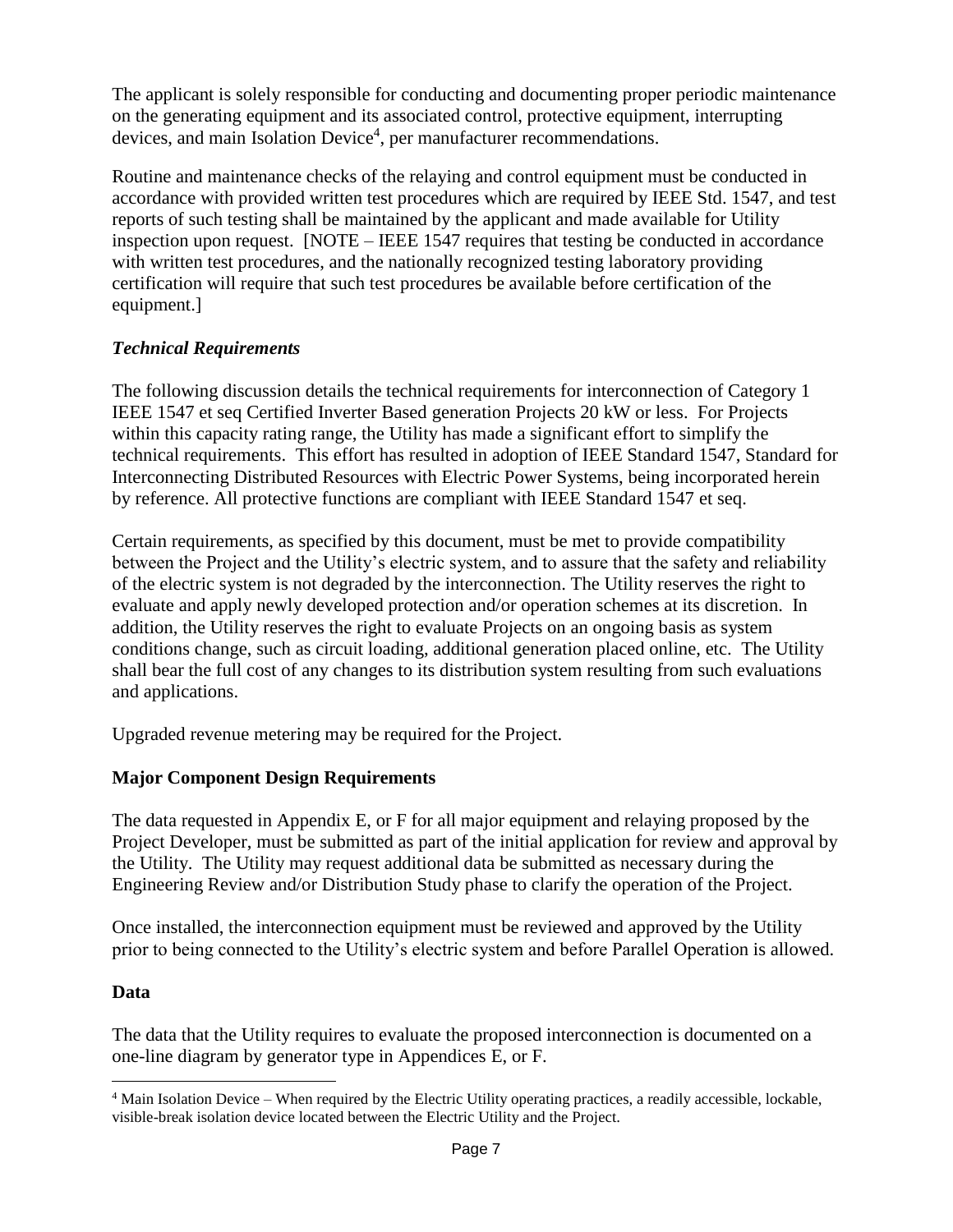A site plan, one-line diagrams, and interconnection protection system details of the Project are required as part of the application data. The generator manufacturer supplied data package should also be supplied.

#### <span id="page-7-0"></span>**Isolation Device**

After review, the isolation device may not be required by the Utility. If required and/or installed, this device<sup>5</sup> would be placed at the Point of Common Coupling (PCC) and must meet all of the requirements of Appendix H.

#### <span id="page-7-1"></span>**Interconnection Lines**

Any new distribution service line construction to connect the Project to the Utility's electric system will be undertaken by the Utility at the Project Developer's expense. The new line(s) will terminate on a utility approved structure provided by and paid for by the Project Developer.

The physically closest available system voltage, as well as equipment and operational constraints influence the chosen point of interconnection. The Utility has the ultimate authority to determine the acceptability of a particular PCC.

#### <span id="page-7-2"></span>*Relaying Design Requirements*

Regardless of the technology of the interconnection, for simplicity for all Projects in this capacity rating range, the interconnection relaying system must be certified by a nationally recognized testing laboratory to meet IEEE Std. 1547 et seq. The data submitted for review must include information from the manufacturer indicating such certification, and the manufacturer must placard the equipment such that a field inspection can verify the certification. A copy of this standard may be obtained (for a fee) from the Institute of Electrical and Electronics Engineers [\(www.ieee.org\)](http://www.ieee.org/).

If the protective system uses AC power as the control voltage, it must be designed to disconnect the generation from the Utility electric system if the AC control power is lost. Utility will work with Project Developer for system design for this requirement.

#### <span id="page-7-3"></span>**Momentary Paralleling**

For situations where the Project will only be operated in parallel with the Utility's electric system for a short duration (100 milliseconds or less), as in a make-before-break automatic transfer scheme, no additional relaying is required. Such momentary paralleling requires a modern integrated Automatic Transfer Switch (ATS) system, which is incapable of paralleling the Project with the Utility's electric system. The ATS must be tested, verified, and documented by the Project Developer for proper operation at least every 2 years. The Utility may be present during this testing.

 $\overline{a}$ <sup>5</sup> Isolation Device -A rackable circuit breaker, circuit switcher, pole top switch, load-break disconnect, etc., depending on the electrical system configuration.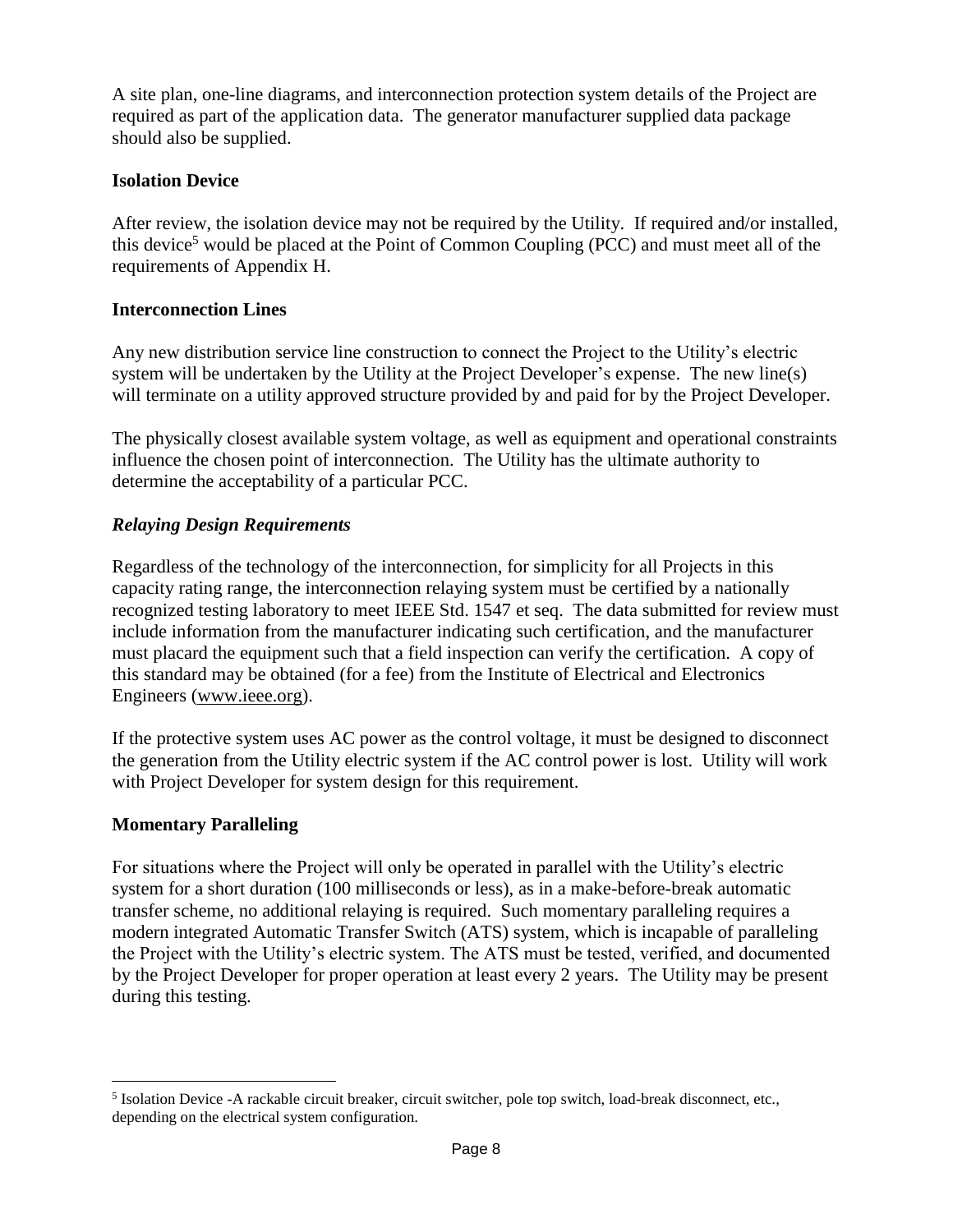#### <span id="page-8-0"></span>**Automatic Reclosing**

The Utility employs automatic multiple-shot reclosing on most of the Utility's circuit breakers and circuit reclosers to increase the reliability of service to its customers. Automatic singlephase overhead reclosers are regularly installed on distribution circuits to isolate faulted segments of these circuits.

The Project Developer is advised to consider the effects of Automatic Reclosing (both single phase and three phase) to assure that the Project's internal equipment will not be damaged. In addition to the risk of damage to the Project, an out-of-phase reclosing operation may also present a hazard to Utility equipment since this equipment may not be rated or built to withstand this type of reclosing. The Utility will determine relaying and control equipment that needs to be installed to protect its own equipment from out-of-phase reclosing. Installation of this protection will be undertaken by the Utility at the Utility's expense. The Utility shall not be liable to the customer with respect to damage(s) to the Project arising as a result of Automatic Reclosing.

#### <span id="page-8-1"></span>**Single-Phase Sectionalizing**

The Utility also installs single-phase fuses and/or reclosers on its distribution circuits to increase the reliability of service to its customers. Three-phase generator installations may require replacement of fuses and/or single-phase reclosers with three-phase circuit breakers or circuit reclosers at the Utility's expense.

#### <span id="page-8-2"></span>*Requirements for Inverter Projects*

#### <span id="page-8-3"></span>**Inverter Projects**

No isolation transformer is required between the generator and the secondary distribution connection. If an isolation transformer is used, refer to Appendix I for specific requirements.

#### <span id="page-8-4"></span>**Synchronous, Induction, Non-Certified Inverter Projects**

Non-IEEE 1547 et seq Certified Inverter, Synchronous, or Induction generation projects with an Aggregate Generation output of 20kW or less operating in parallel with the Electric Utility shall apply for interconnection under the Category 2 Procedures and Applications.

#### <span id="page-8-5"></span>**Relay Setting Criteria**

The relay settings for Projects 20 kW or less must conform to the values specified in IEEE Std. 1547 et seq.

#### <span id="page-8-6"></span>**Maintenance and Testing**

The Utility reserves the right to test the relaying and control equipment that involves protection of the Utility's electric system whenever the Utility determines a reasonable need for such testing exists.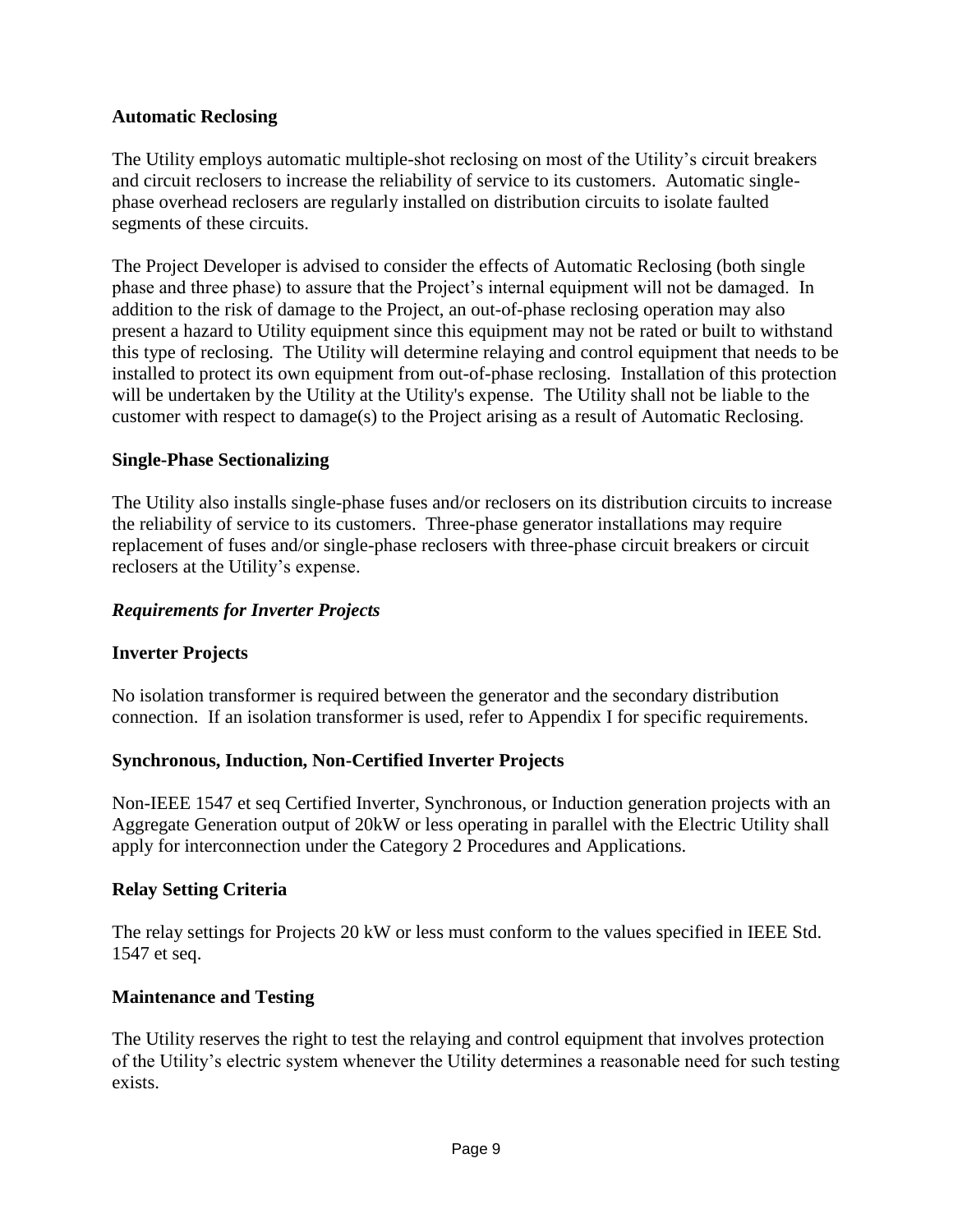The Project Developer is solely responsible for conducting and documenting proper periodic maintenance on the generating equipment and its associated control, protective equipment, interrupting devices, and main Isolation Device, per manufacturer recommendations.

The Project Developer is solely responsible for routine and maintenance checks of the relaying and control equipment that must be conducted in accordance with provided written test procedures which are required by IEEE Std. 1547 et seq, and test reports of such testing shall be maintained by the Project Developer and made available for Utility inspection upon request. [NOTE – IEEE 1547 requires that testing be conducted in accordance with written test procedures, and the nationally recognized testing laboratory providing certification will require that such test procedures be available before certification of the equipment.] Periodic test reports or a log for inspection shall be maintained and provided to the Utility upon written request. See Appendix G 'Periodic Interconnection Test Log'

#### <span id="page-9-0"></span>**Installation Approval**

The Project Developer must provide the Utility with at least 5 business days advance written notice of when the Project will be ready for inspection, testing, and approval.

Prior to final approval for Parallel Operation, the Utility reserves the right to inspect the Project and require action to assure conformance to the requirements stated herein.

#### <span id="page-9-1"></span>*Miscellaneous Operational Requirements*

Miscellaneous requirements include synchronizing equipment for Parallel Operation, reactive requirements, and system stability limitations.

#### <span id="page-9-2"></span>**Operating in Parallel**

The Project Developer will be solely responsible for the required synchronizing equipment and for properly synchronizing the Project with the Utility's electric system.

Voltage fluctuation at the Point of Common Coupling (PCC) during synchronization is limited per IEEE Std. 1547 et seq.

These requirements are directly concerned with the actual operation of the Project with the Utility:

- The Project may not commence parallel operation until final approval has been given by the Utility. The completed installation is subject to inspection by the Utility prior to final approval. Preceding this inspection, all contractual agreements must be executed by the Project Developer.
- The Project must be designed to prevent the Project from energizing into a de-energized Utility line. The Project's circuit breaker or contactor must be blocked from closing in on a de-energized Electric Utility's distribution system.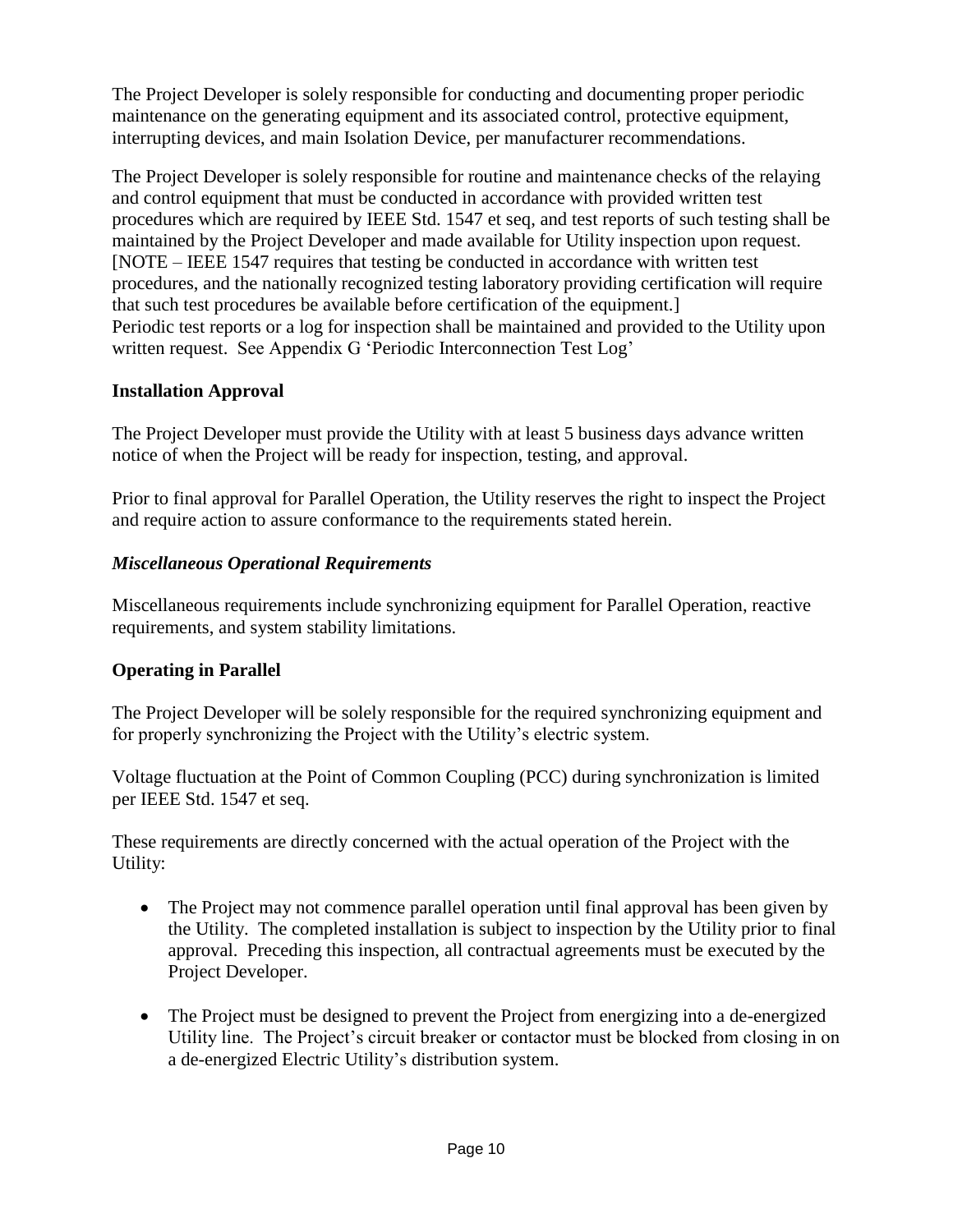- The Project shall discontinue parallel operation with a particular service and perform necessary switching when requested by the Utility for any of the following reasons:
	- 1. When public safety is being jeopardized.
	- 2. During voltage or loading problems, system emergencies, or when abnormal sectionalizing or circuit configuration occurs on the Utility system.
	- 3. During scheduled shutdowns of Utility equipment that are necessary to facilitate maintenance or repairs.
	- 4. In the event there is demonstrated electrical interference (i.e. Voltage Flicker, Harmonic Distortion, etc.) to the Utility's customers, suspected to be caused by the Project, and such interference exceeds then current system standards, the Utility reserves the right, to install special test equipment as may be required to perform a disturbance analysis and monitor the operation and control of the Project to evaluate the quality of power produced by the Project. In the event that no standards exist, then the applicable tariffs and rules governing electric service shall apply. If the Project is the source of the interference, and that interference exceeds the Utility's standards or generally accepted industry standards, then it shall be the responsibility of the Project Developer to eliminate the interference problem.
	- 5. When either the Project or its associated synchronizing and protective equipment is demonstrated by the Utility to be improperly maintained, so as to present a hazard to the Utility system or its customers.
	- 6. Whenever the Project is operating isolated with other Utility customers, for whatever reason.
	- 7. Whenever the Utility notifies the Project Developer in writing of a non-safety related violation of the Interconnection Agreement and the Project Developer fails to remedy the violation within ten working days of notification.

If the Project has shown an unsatisfactory response to requests to separate the generation from the Utility system, the Utility reserves the right to disconnect the Project from parallel operation with the Utility electric system until all operational issues are satisfactorily resolved.

#### <span id="page-10-0"></span>**Reactive Power Control**

Inverter- Projects that will operate in the Flow-back Mode must provide for their own reactive needs (steady state unity power factor at the Point of Receipt). To obtain unity power factor, the Inverter Project can:

- 1. Install a switchable Volt-Ampere reactive (VAR) supply source to maintain unity power factor at the Point of Receipt; or
- 2. Provide the Utility with funds to install a VAR supply source equivalent to that required for the Project to attain unity power factor at the Point of Receipt at full output.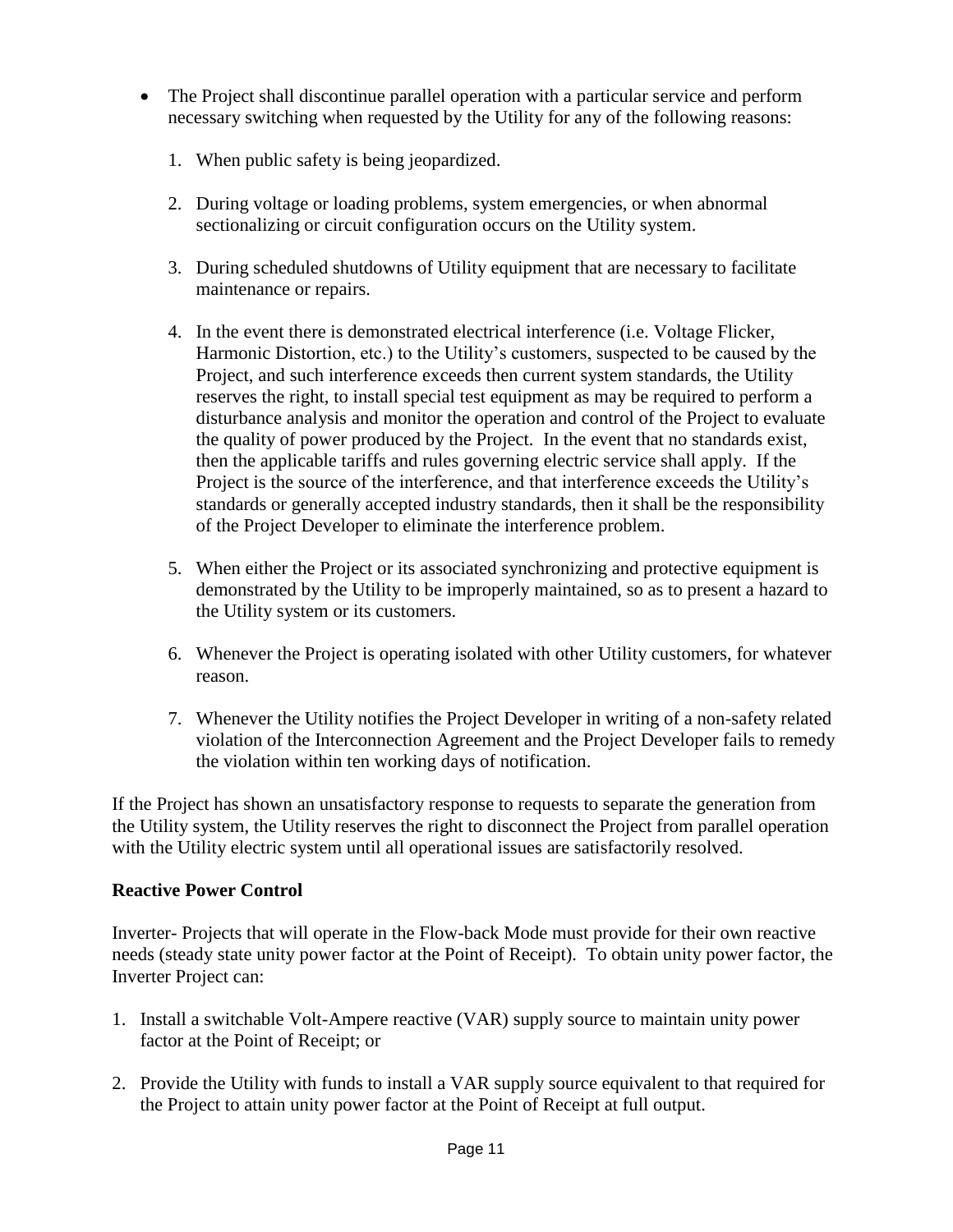There are no interconnection reactive power capability requirements for Inverter Projects that will operate in the Non-Flow-back Mode. The Utility's existing rate schedules, incorporated herein by reference, contain power factor adjustments based on the power factor of the metered load at these facilities.

#### <span id="page-11-0"></span>**Site Limitations**

The Project Developer is responsible for evaluating the consequences of unstable generator operation or voltage transients on the Project equipment and determining, designing, and applying any relaying which may be necessary to protect that equipment. This type of protection is typically applied on individual generators to protect the generator facilities.

The Utility will determine if operation of the Project will create objectionable voltage flicker and/or disturbances to other Utility customers and develop any required mitigation measures at the Project Developer's expense.

#### <span id="page-11-1"></span>**Revenue Metering Requirements**

The Utility will own, operate, and maintain all required billing metering equipment. An electric provider serving over 1,000,000 customers shall provide a meter or meters capable of measuring the flow of energy in both directions at the Electric Utility's cost. If the customer's meter is not capable of reverse registration, an electric provider serving less than 1,000,000 customers shall provide a meter or meters capable of measuring the flow of energy in both directions at the customer's cost.

#### <span id="page-11-2"></span>**Non Flow-back Projects**

A Utility meter will be installed that only records energy deliveries to the Project.

#### <span id="page-11-3"></span>**Flow-back Projects**

The Project Developer shall provide the Utility access to the premises at reasonable times to install, turn on, disconnect, inspect, test, read, repair, or remove the metering equipment. The Project Developer may, at its option, have a representative witness this work.

The metering installations shall be constructed in accordance with the practices, which normally apply to the construction of metering installations for residential, commercial, or industrial customers. For Projects with multiple generators, metering of each generator may be required. When practical, multiple generators may be metered at a common point provided the metered quantity represents only the gross generator output.

The Utility shall supply to the Project Developer all required metering equipment and the standard detailed specifications and requirements relating to the location, construction, and access of the metering installation and will provide consultation pertaining to the meter installation as required. The Utility will endeavor to coordinate the delivery of these materials with the Project Developer's installation schedule during normal scheduled business hours.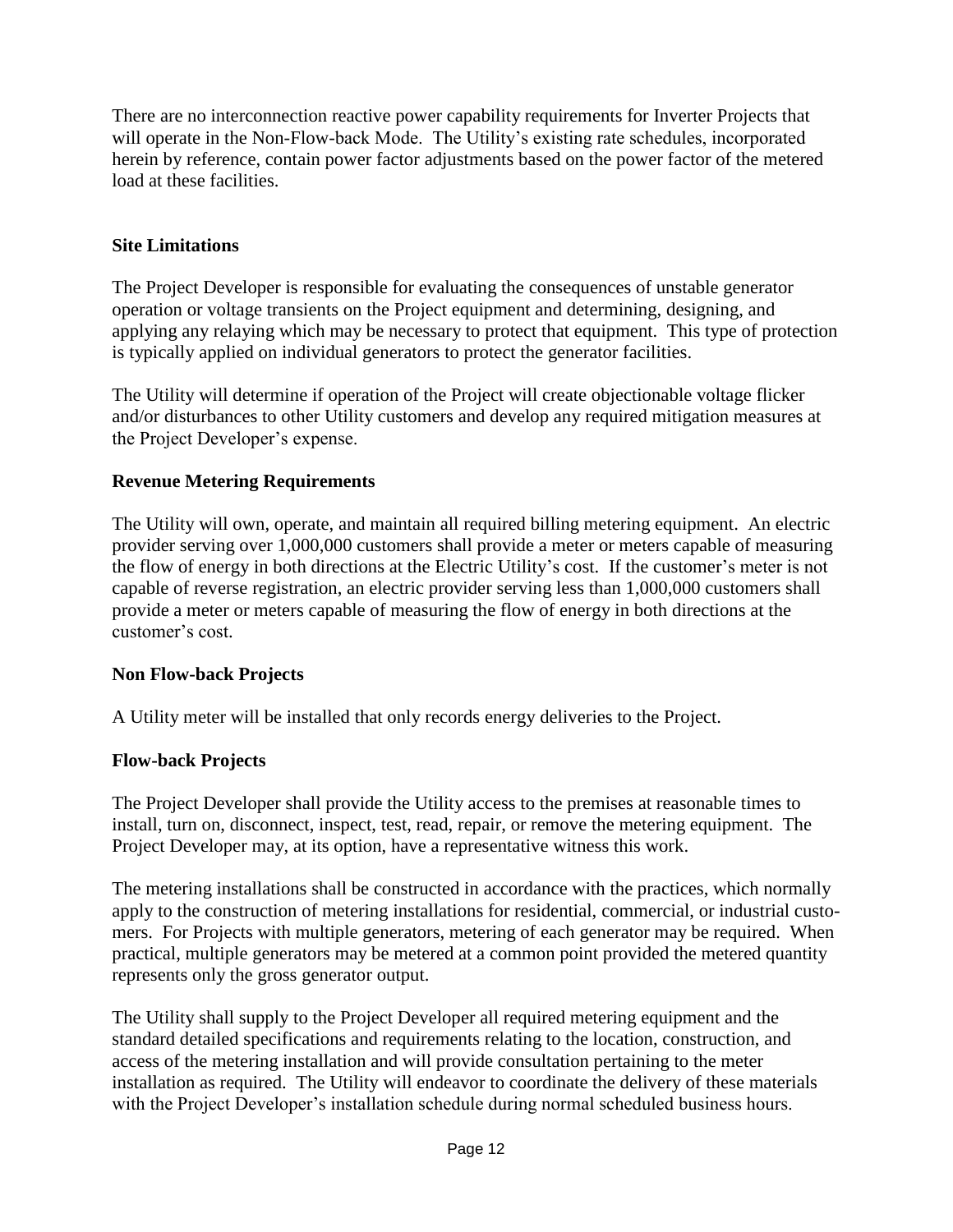The Project Developer may be required to provide a mounting surface for the metering equipment. The mounting surface and location must meet the Utility's specifications and requirements.

The Project Developer may be required to install some of the metering equipment on its side of the PCC, including instrument transformers, cabinets, conduits, and mounting surfaces. The Utility shall install the meters and appropriate communication links. The Utility will endeavor to coordinate the installation of these items with the Project Developer's schedule during normal scheduled business hours.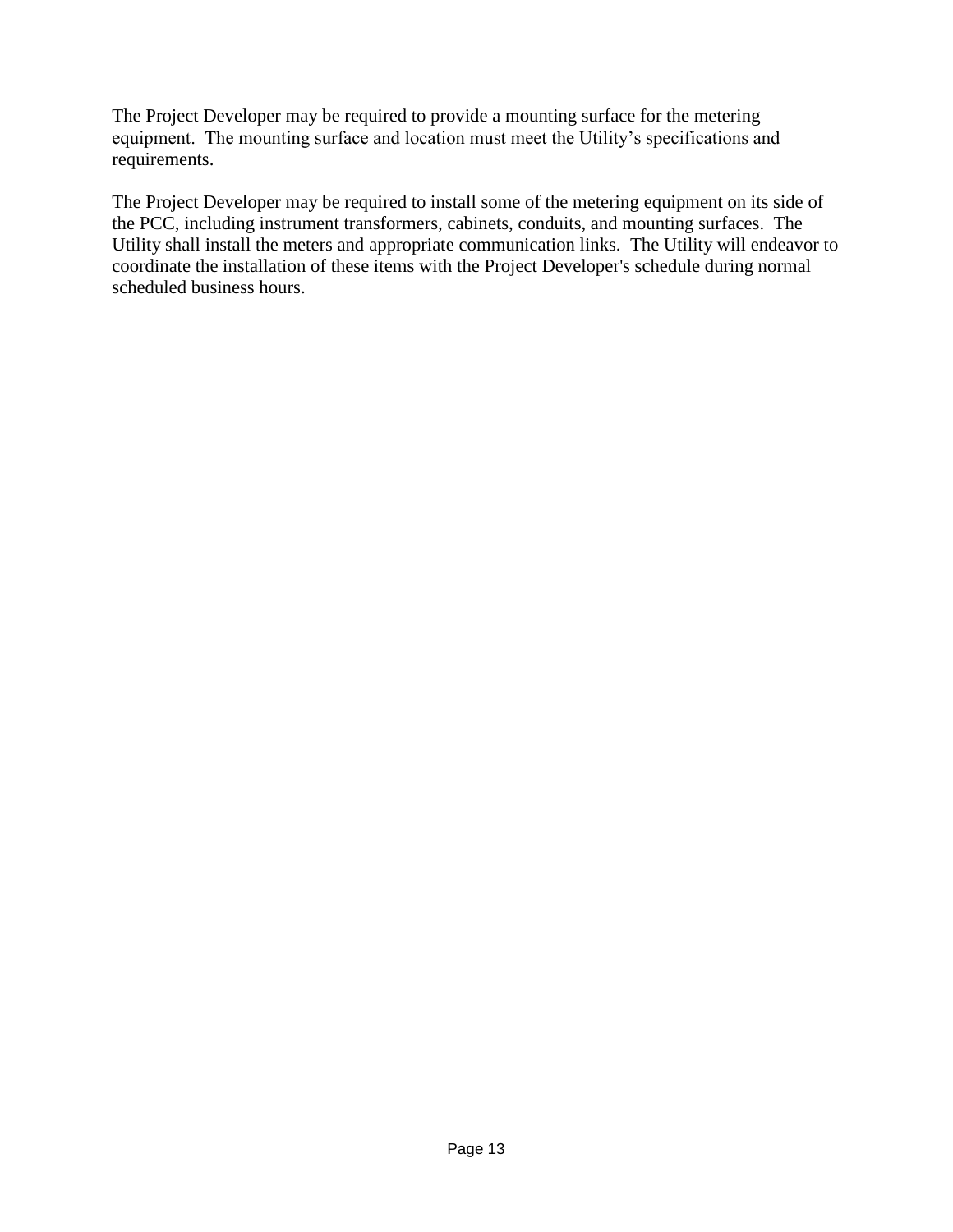<span id="page-13-0"></span>Category 1 Inverter Based 20 kW and Under Projects Interconnection Process Flow Diagram



\*Application Review Process includes a review for Equipment Saturation or Project Proximity to synchronous motor loads. Remediation may result in additional study time and may result in changes to the distribution system.

Interconnection timeline is provided in Appendix B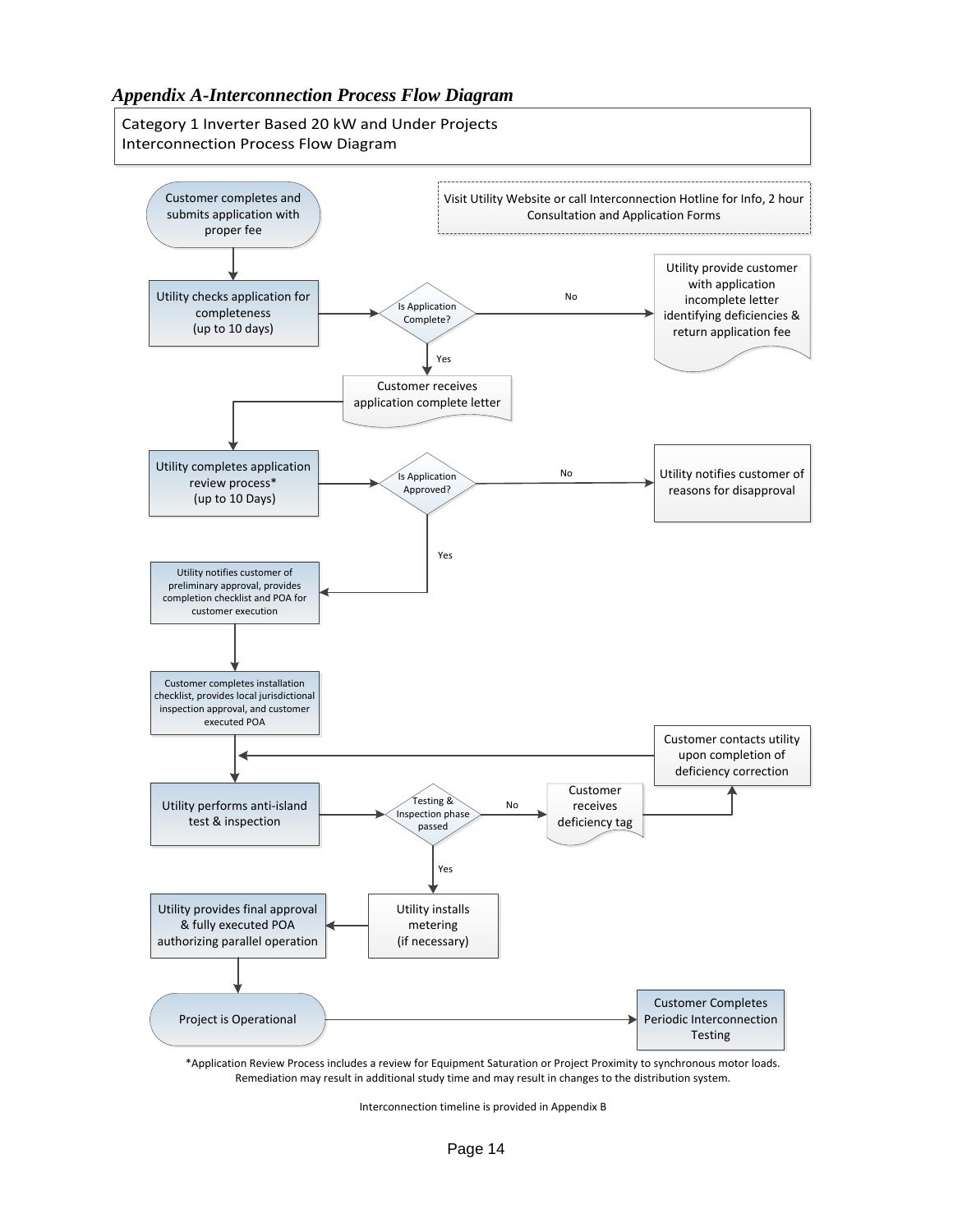#### <span id="page-14-0"></span>*Appendix B-Interconnection & Net Metering Costs and Timeline*

| THUR COMMUNISM THUND  |        |                                                                        |       |          |            |  |
|-----------------------|--------|------------------------------------------------------------------------|-------|----------|------------|--|
|                       |        | Application   Engineering   Distribution   Distribution   Testing $\&$ |       |          |            |  |
|                       | Review | Review                                                                 | Study | Upgrades | Inspection |  |
| Category $1 \mid $75$ |        | \$0                                                                    | \$0   | \$0      | \$0        |  |

#### **Interconnection Table – Applicant Costs**

#### **Combined Net Metering / Interconnection Table - Applicant Costs**

|            | Net Meter            |      | Application   Engineering   Distribution   Distribution   Testing $\&$ |       |          |            |
|------------|----------------------|------|------------------------------------------------------------------------|-------|----------|------------|
|            | Program Fee   Review |      | Review                                                                 | Study | Upgrades | Inspection |
| Category 1 | \$25                 | \$75 | \$0                                                                    | \$0   | \$0      | \$0        |

#### **Interconnection Timeline – Working Days**

|            | Application<br>Complete | Application<br>Review | Engineering<br>Study<br>Completion          | Distribution<br>Study<br>Completion         | Distribution<br>Upgrades                           | Testing $\&$<br>Inspection |
|------------|-------------------------|-----------------------|---------------------------------------------|---------------------------------------------|----------------------------------------------------|----------------------------|
| Category 1 | -10                     | 10                    | Often not<br>applicable /<br>site dependent | Often not<br>applicable /<br>site dependent | Often not<br>applicable $\prime$ site<br>dependent | 10                         |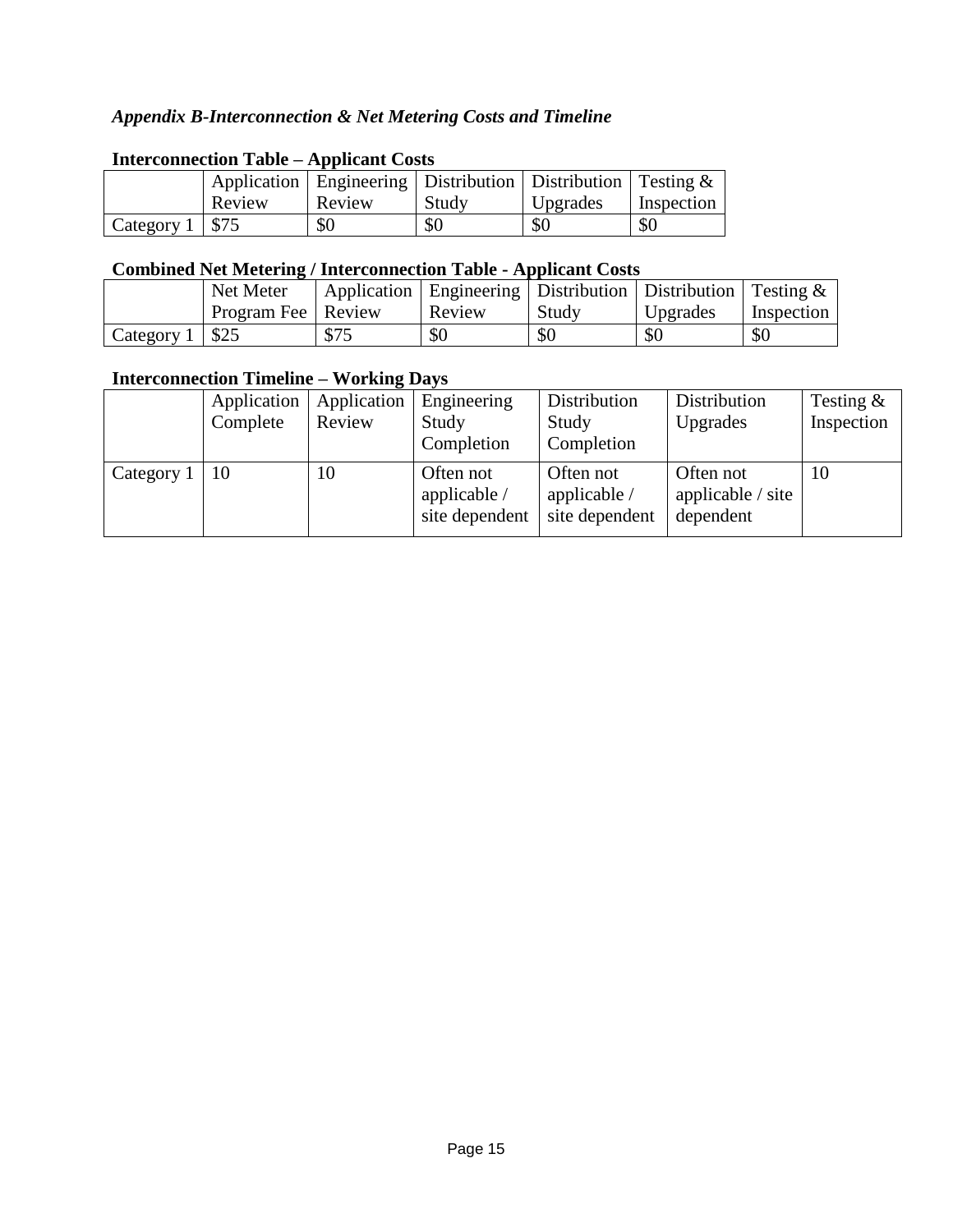#### <span id="page-15-0"></span>*Appendix C-Definitions*

**Aggregate Generator Output:** The total nameplate generation stated in AC kW for a given application.

**Alternative electric supplier ( AES ):** as defined in section 10g of 2000 PA 141, MCL 460.10g

**Alternative electric supplier net metering program plan:** document supplied by an AES that provides detailed information to an applicant about the AES's net metering program.

**Applicant:** Legally responsible person applying to an Electric Utility to interconnect a project with the Electric Utility's distribution system or a person applying for a net metering program. An applicant shall be a customer of an Electric Utility and may be a customer of an AES.

**Application Review:** Review by the Electric Utility of the completed application for interconnection to determine if an engineering review is required.

**Area Network:** A location on the distribution system served by multiple transformers interconnected in an electrical network circuit.

**Category 1:** An inverter based project of 20kW or less that uses equipment certified by a nationally recognized testing laboratory to IEEE 1547.1 testing standards et seq.

**Category 2:** A project of greater than 20 kW and not more than 150 kW, and projects less than or equal to 20kW which do not meet the criteria for Category 1 projects.

**Category 3:** A project of greater than 150 kW and not more than 550 kW.

**Category 4:** A project of greater than 550 kW and not more than 2 MW.

**Category 5:** A project of greater than 2 MW.

**Certified equipment:** A generating, control, or protective system that has been certified as meeting acceptable safety and reliability standards by a nationally recognized testing laboratory in conformance IEEE1547.1 et seq.

**Commission:** The Michigan Public Service Commission

**Commissioning test:** The procedure, performed in compliance with IEEE 1547.1, for documenting and verifying the performance of a project to confirm that the project operates in conformity with its design specifications.

**Customer:** A person who receives electric service from an Electric Utility's distribution system or a person who participates in a net metering program through an AES or Electric Utility.

**Customer-generator:** A person that uses a project on-site that is interconnected to an Electric Utility distribution system.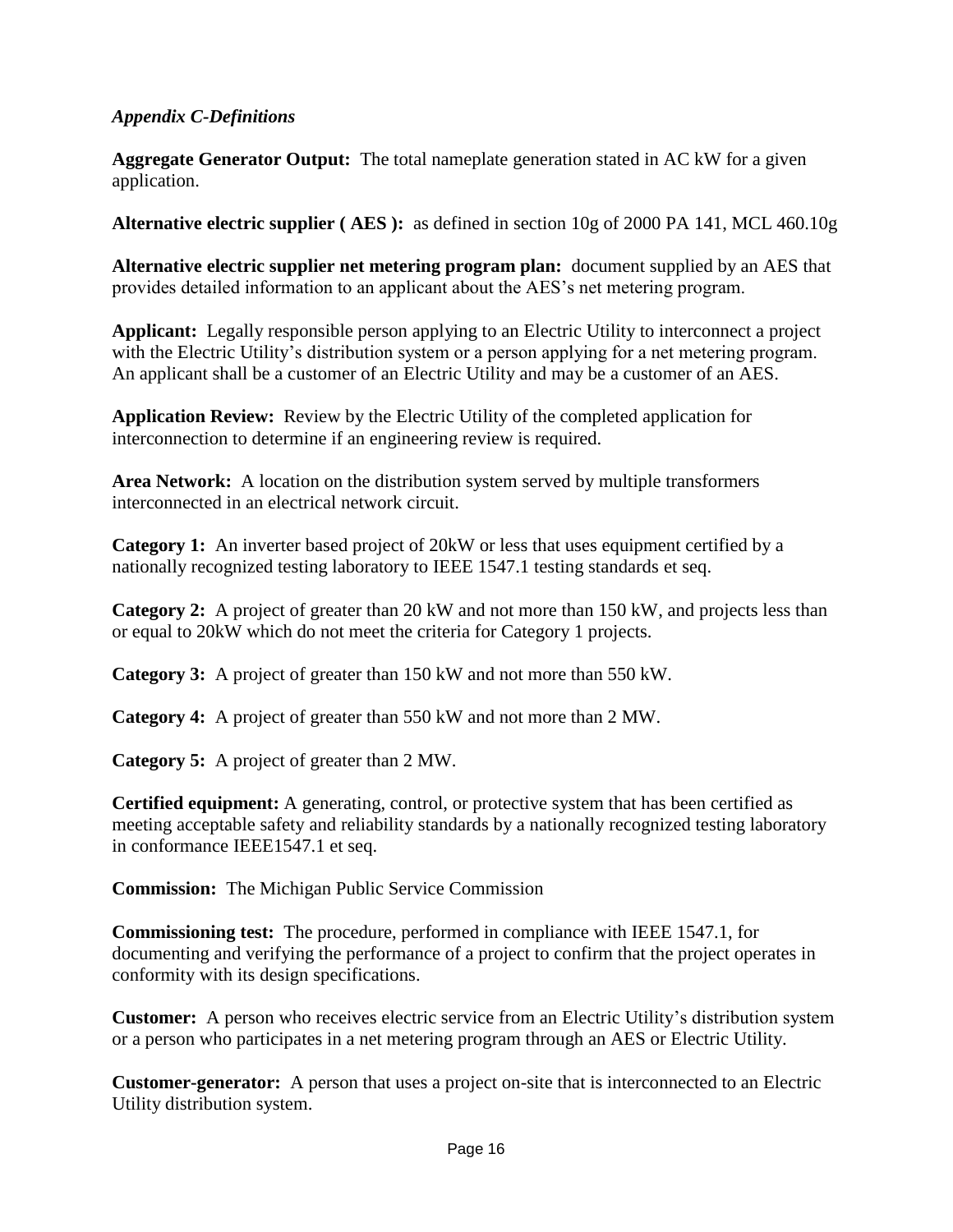**Distribution system:** The structures, equipment, and facilities owned and operated by an Electric Utility to deliver electricity to end users,

**Distribution system study:** A study to determine if a distribution system upgrade is needed to accommodate the proposed project and to determine the cost of an upgrade if required.

**Electric provider:** Any person or entity whose rates are regulated by the commission for selling electricity to retail customers in the state.

**Electric Utility:** Term as defined in section 2 of 1995 PA 30, MCL 460.562.

**Engineering Review:** A study to determine the suitability of the interconnection equipment including any safety and reliability complications arising from equipment saturation, multiple technologies, and proximity to synchronous motor loads.

**Flow-back:** An installed electric generation project which operates in parallel with an Electric Utility which is capable of providing energy flow to the Utility without an installed relay protection scheme and isolating device preventing energy flow to the Utility.

**IEEE:** Institute of Electrical and Electronics Engineers

**IEEE 1547 et seq:** IEEE 'Standard for Interconnecting Distributed Resources with Electric Power Systems,' dated January 1, 2003.

**IEEE 1547.1 et seq:** IEEE 'Standard Conformance Test Procedures for Equipment Interconnecting Distributed Resources with Electric Power Systems,' dated January 1, 2005.

**Interconnection:** The process undertaken by an Electric Utility to construct the electrical facilities necessary to connect a project with a distribution system so that parallel operation can occur.

**Interconnection procedures:** The requirements that govern project interconnection.

**kW:** kilowatt

**kWh:** kilowatt-hours

**Material modification:** A modification that changes the maximum electrical output of a project or changes the interconnection equipment including but not limited to the following: Changing from certified to non certified equipment or replacing a component with a component of different functionality or UL listing.

**MW:** megawatt

**Nationally recognized testing laboratory:** A testing laboratory recognized by the accreditation program of the U.S. department of labor occupational safety and health administration.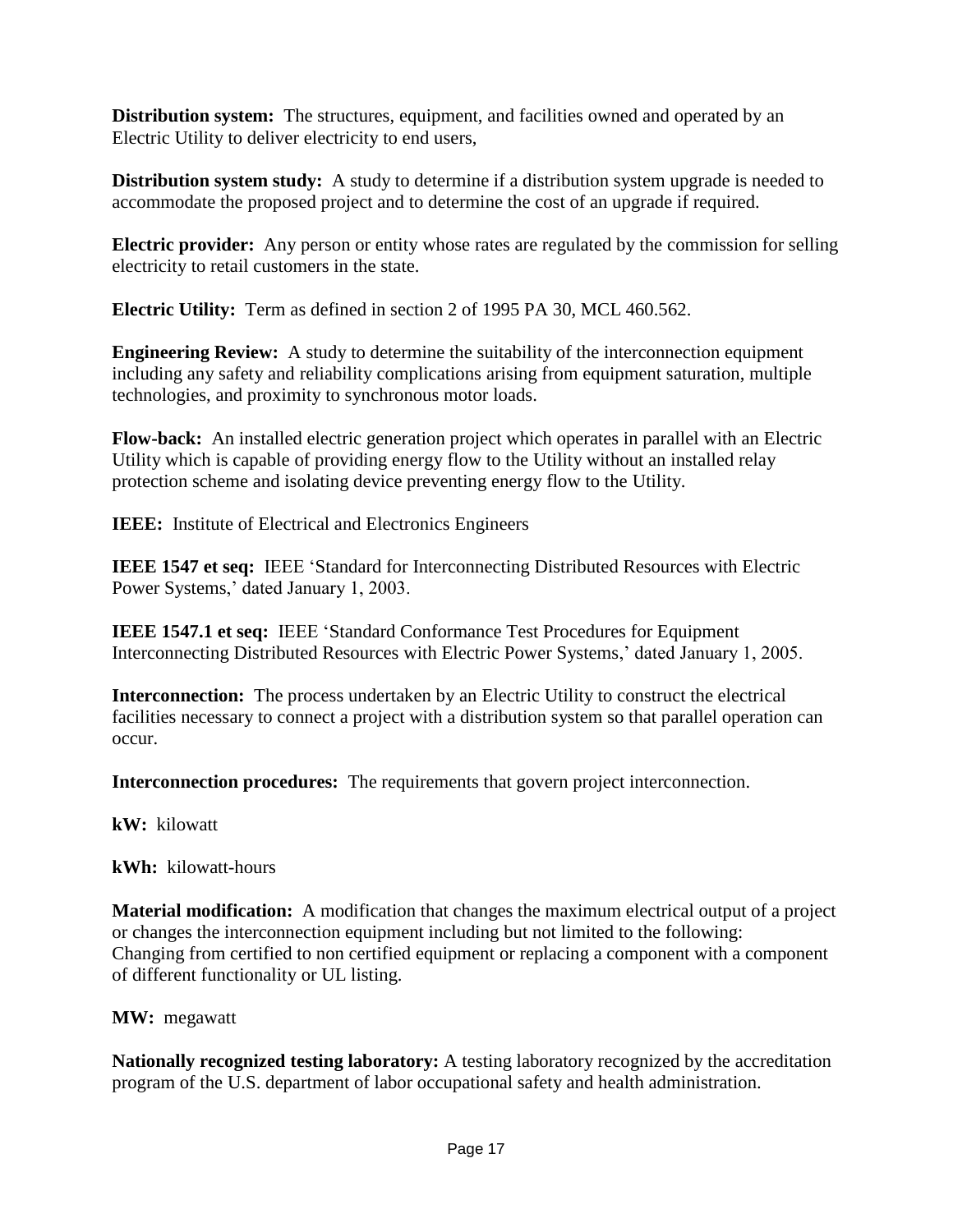**Non-Flow Back:** An installed electric generation project which operates in parallel with the Electric Utility with a relay protection scheme and isolation device preventing power flow back to the Utility.

**Parallel Operating Agreement:** An agreement between the Utility and the Customer governing the parallel operation of the generation equipment. Parallel Operating Agreement will cover matters customarily addressed in such agreements in accordance with Good Utility Practice, including, without limitation, system operation, interconnection rate, defaults and remedies, and liability

**Parallel operation:** The operation, for longer than 100 milliseconds, of a project while connected to the energized distribution system.

**Point of Common Coupling (PCC):** The point where the facilities that deliver electric power to the load ( Electric Utility ) meets the facility contained within a single premises or group of premises that deliver electric power to the load ( Electric Utility customer ).

**Project:** Inverter Based Projects with Aggregate Generator Output 20 kW or Less certified for anti-islanding in compliance with IEEE 1547 standards et seq Electrical generating equipment and associated facilities which are eligible for interconnection to the Electric Utility that are not owned or operated by an Electric Utility.

**Project Developer:** Single point of contact for the Applicant. The Project Developer may also be the Applicant and/or Customer.

**Renewable energy resource:** Term as defined in section 11(i) of 2008 PA 295, MCL 460.1011(i)

**Renewable energy system:** Term as defined in section 11(k) of 2008 PA 295, MCL 460.1011(k).

**Spot network:** A location on the distribution system that uses 2 or more inter-tied transformers to supply an electrical network circuit.

**UL 1741**: The 'Standard for Inverters, Converters, Controllers and Interconnection System Equipment for Use With Distributed Energy Resources', November 7, 2005 revision.

**UL 1741 scope 1.1A**: Paragraph 1.1A contained in chapter 1, section 1 of UL 1741, effective May 7, 2007.

**Uniform interconnection application form:** The standard application forms approved used for category 1, category 2, category 3, category 4, and category 5 projects.

**Uniform interconnection agreement:** The standard interconnection agreements used for category 1, category 2, category 3, category 4, and category 5 projects.

**Uniform net metering application:** The net metering application form approved used by all electric utilities and AES.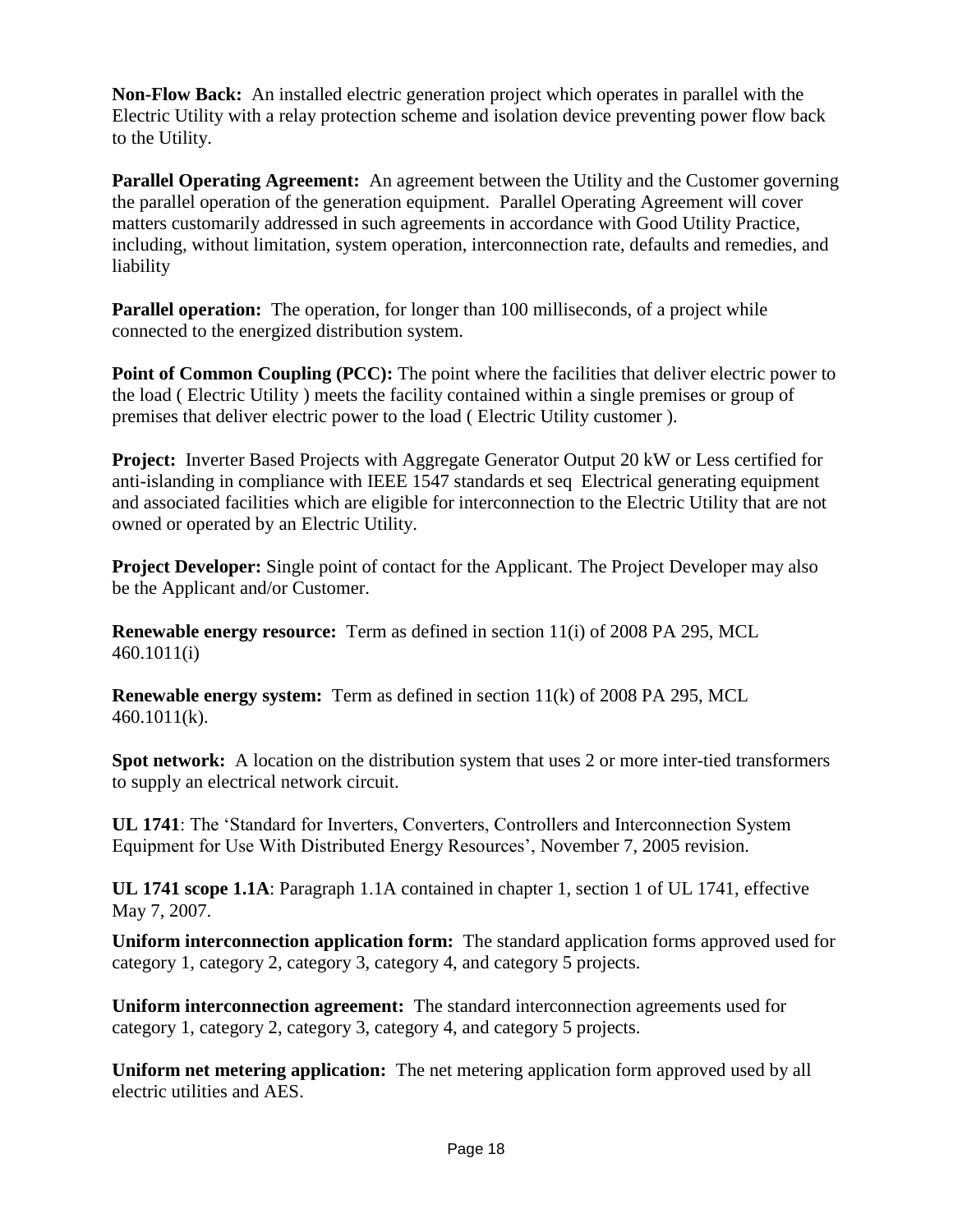**Working days:** Days excluding Saturdays, Sundays, Holidays and other days when the offices of the Electric Utility are not open to the public.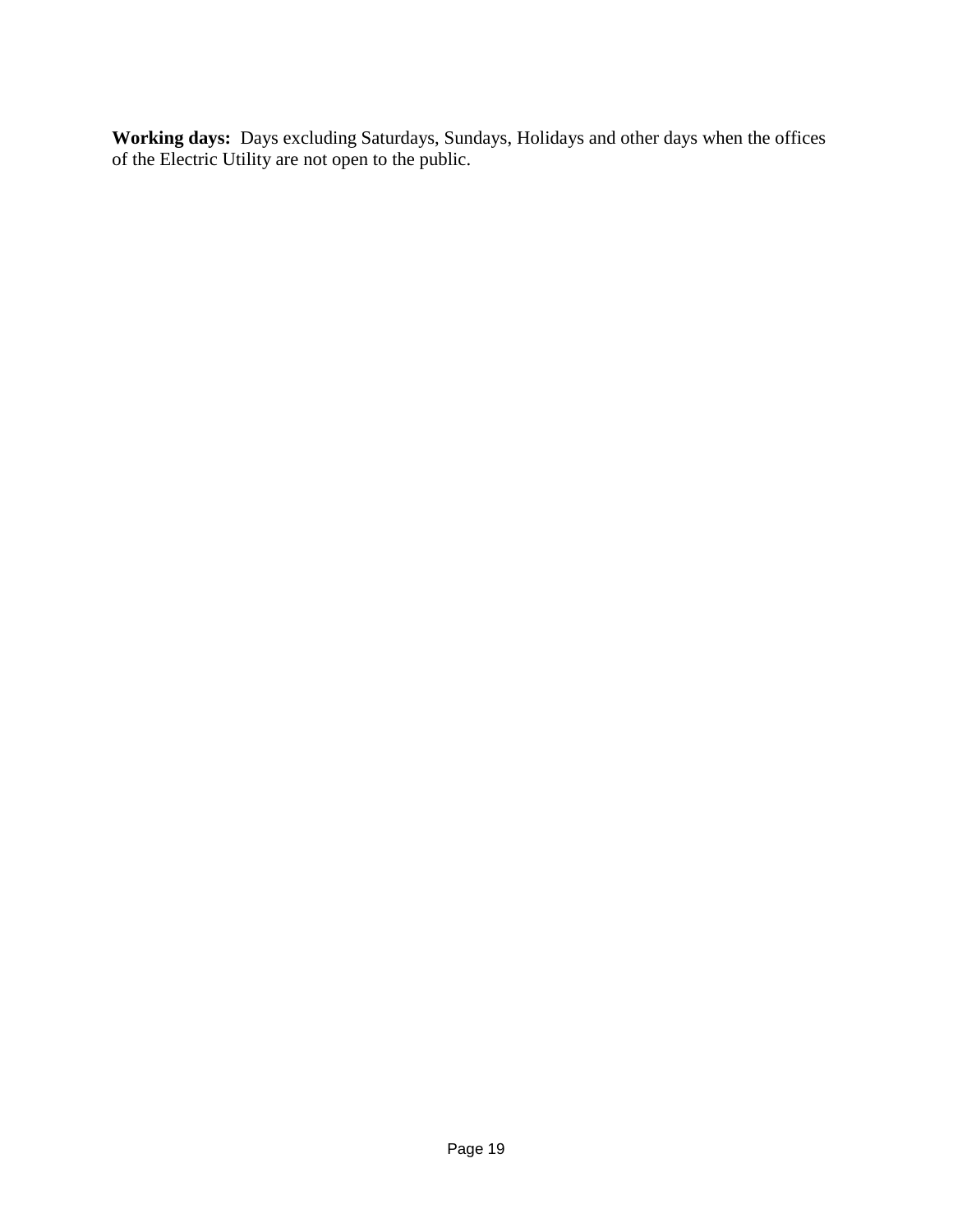<span id="page-19-0"></span>*Appendix D-Sample Site Plan* 

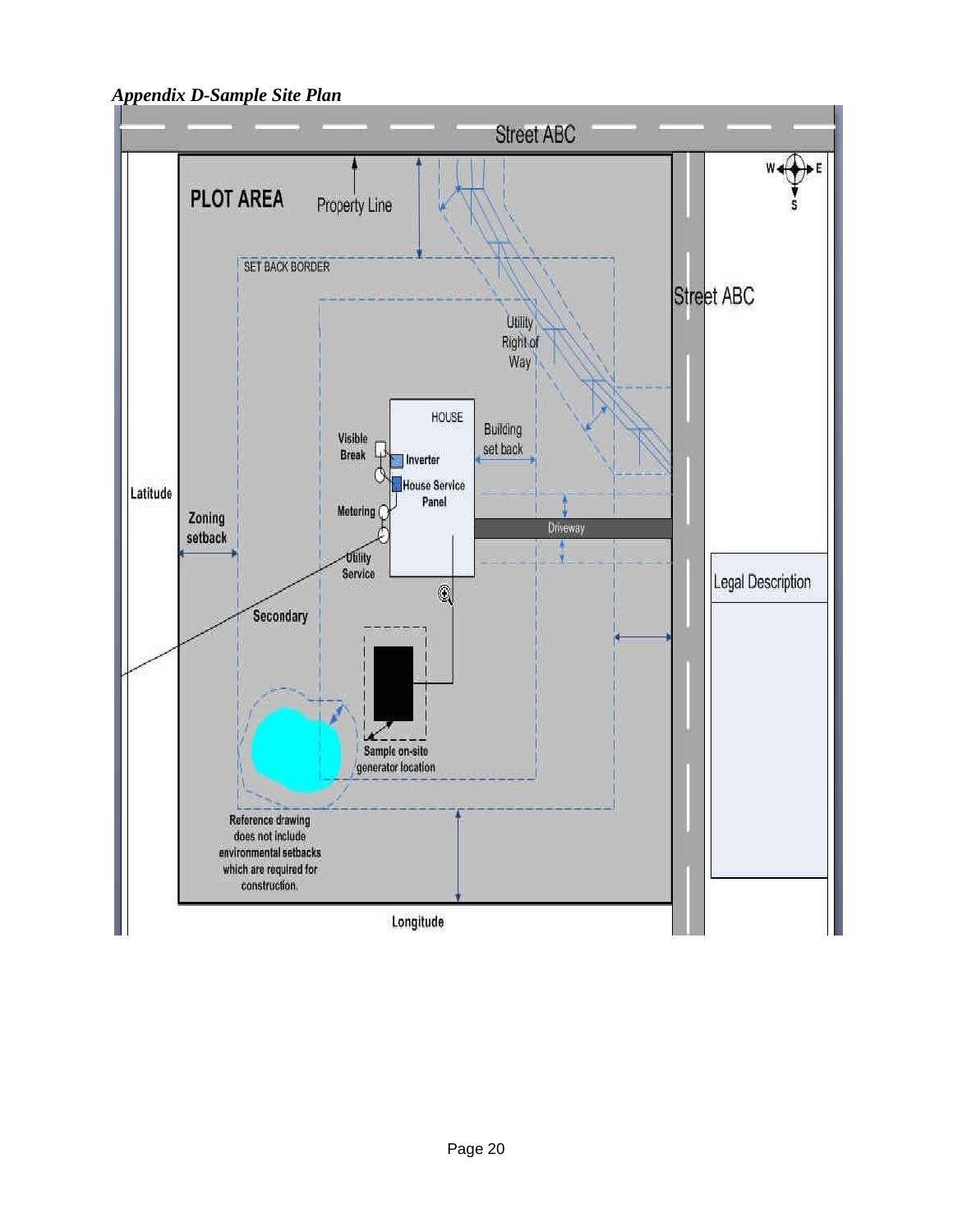<span id="page-20-0"></span>*Appendix E-Sample One-Line Diagram For Flow-Back Inverter Based Projects*

**Sample One-Line Diagram for Flow-Back Inverter Based Projects With Aggregate Generator Output of 20 kW or Less certified for anti-islanding in compliance with IEEE 1547 standards et seq.**



<span id="page-20-1"></span>Legible Hand Drawn One-Line is Acceptable.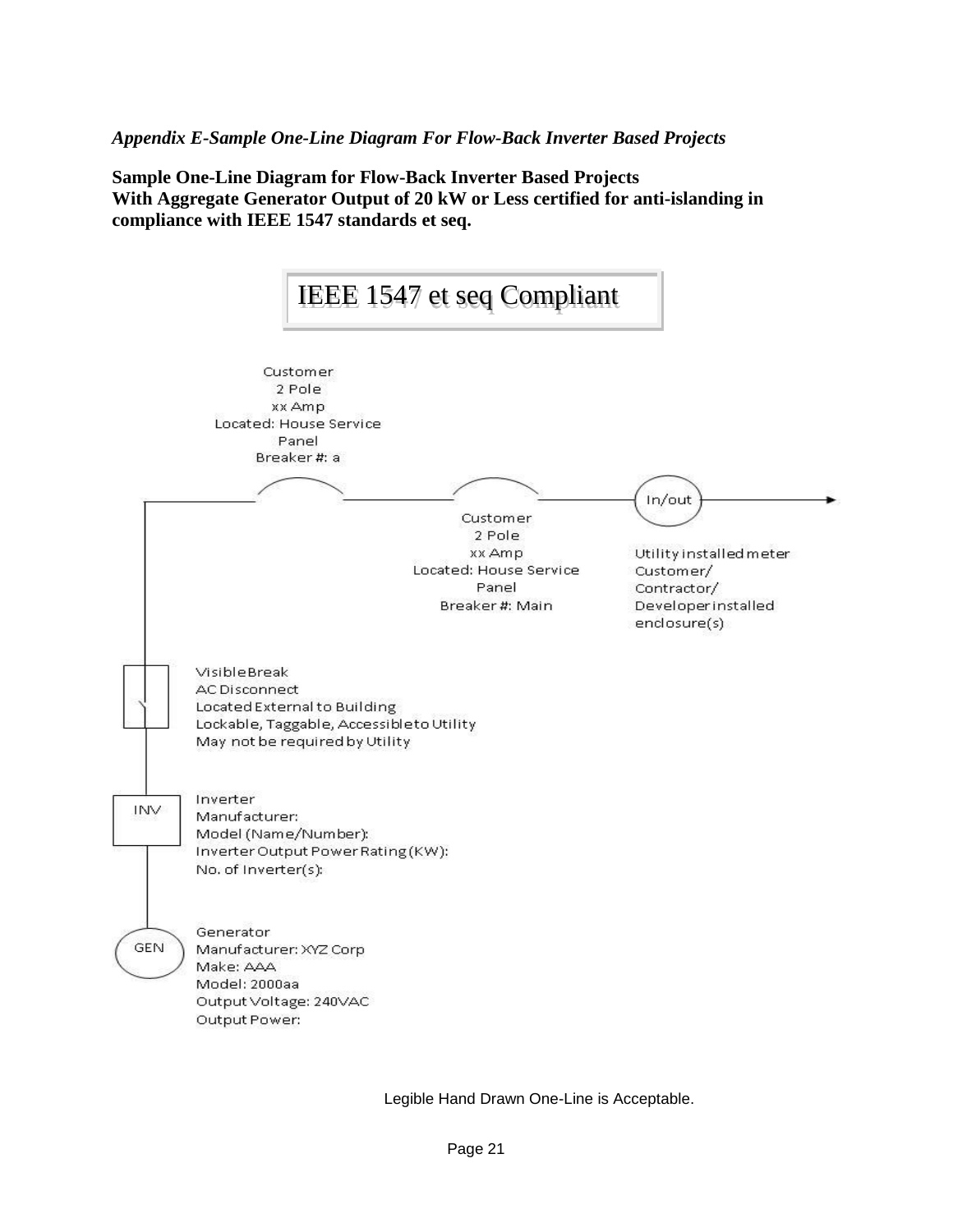**Sample One Line Diagram for Non-Flow Back Projects With Aggregate Generator Output of 20 kW or Less certified for anti-islanding in compliance with IEEE 1547 standards et seq.**

 $\hat{\boldsymbol{\beta}}$ 

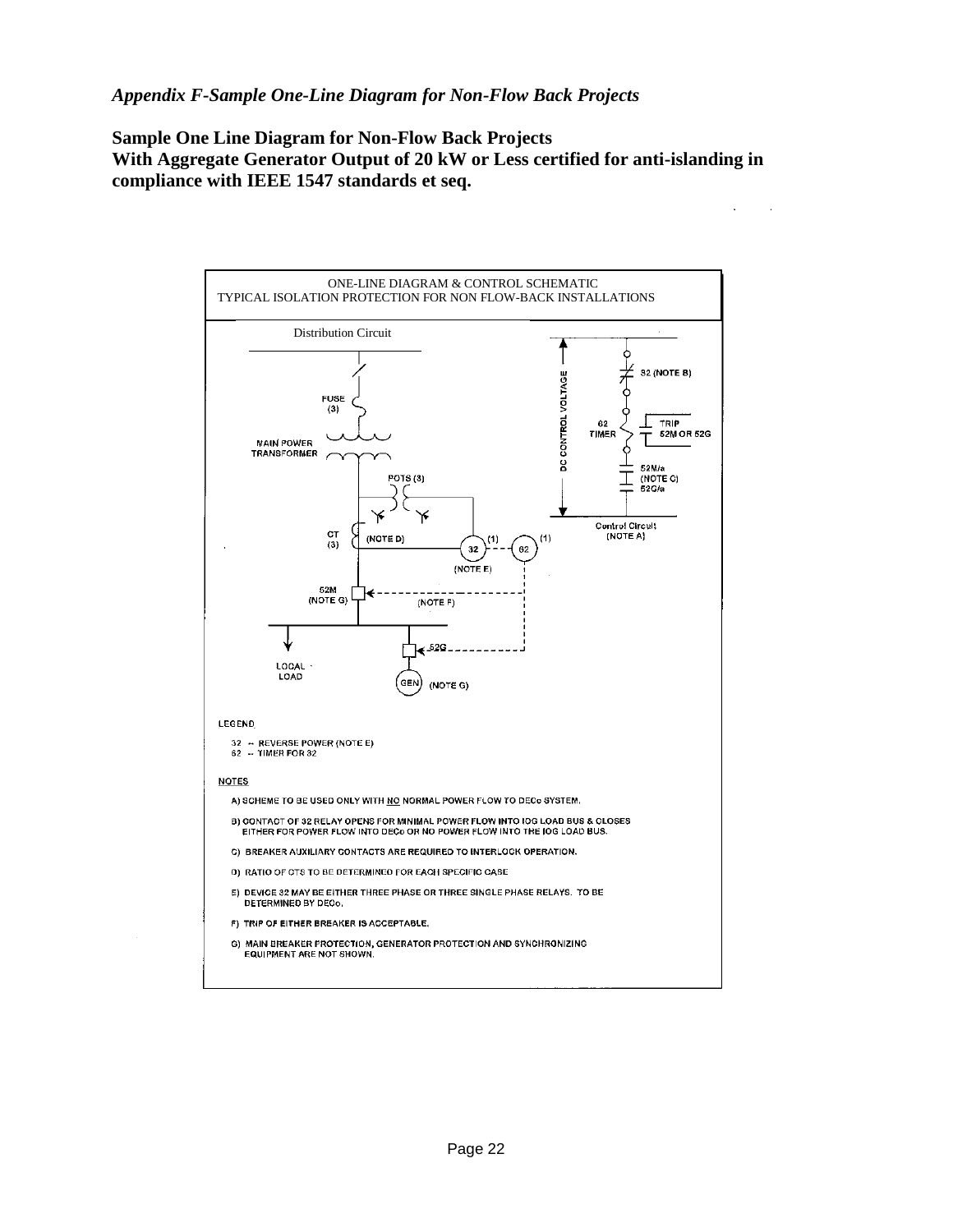#### <span id="page-22-0"></span>*Appendix G-Sample Periodic Test Log*

Sample Periodic Interconnection Test Log

**IEEE 1547 5.5** Periodic Interconnection tests: All interconnection-related protective functions and associated batteries shall be periodically tested at intervals specified by the manufacturer, system integrator, or the authority who has jurisdiction over the DR interconnection. Periodic test reports or a log for inspection shall be maintained.

**IEEE 1547 5.4.2** Cease to energize functionality test: Check the cease to energize functionality by operating a load interrupting device and verify the equipment ceases to energize its output terminals and does not restart/reconnect for the required time delay. The test shall be performed on each phase individually.

The electric utility recommends periodic interconnection tests but not less than the periodic interval specified by the manufacturer. If no testing interval is provided, testing shall occur every two years. The output terminals should cease to energize within 2 seconds of operation (electrically opening) of the load interrupting device during the Cease to energize functionality test. Please refer to the manufacturer for more specific information as it relates to the manufacturer recommendations for periodic interconnection tests, and reconnect time upon restoration of the load interrupting device (electronically closing).

| <b>Date</b> | <b>Time</b> | <b>Cease to Energize</b><br><b>Functionality Test:</b><br>Pass/Fail | <b>Person Performing Test</b> |
|-------------|-------------|---------------------------------------------------------------------|-------------------------------|
|             |             |                                                                     |                               |
|             |             |                                                                     |                               |
|             |             |                                                                     |                               |
|             |             |                                                                     |                               |
|             |             |                                                                     |                               |
|             |             |                                                                     |                               |
|             |             |                                                                     |                               |
|             |             |                                                                     |                               |
|             |             |                                                                     |                               |
|             |             |                                                                     |                               |
|             |             |                                                                     |                               |
|             |             |                                                                     |                               |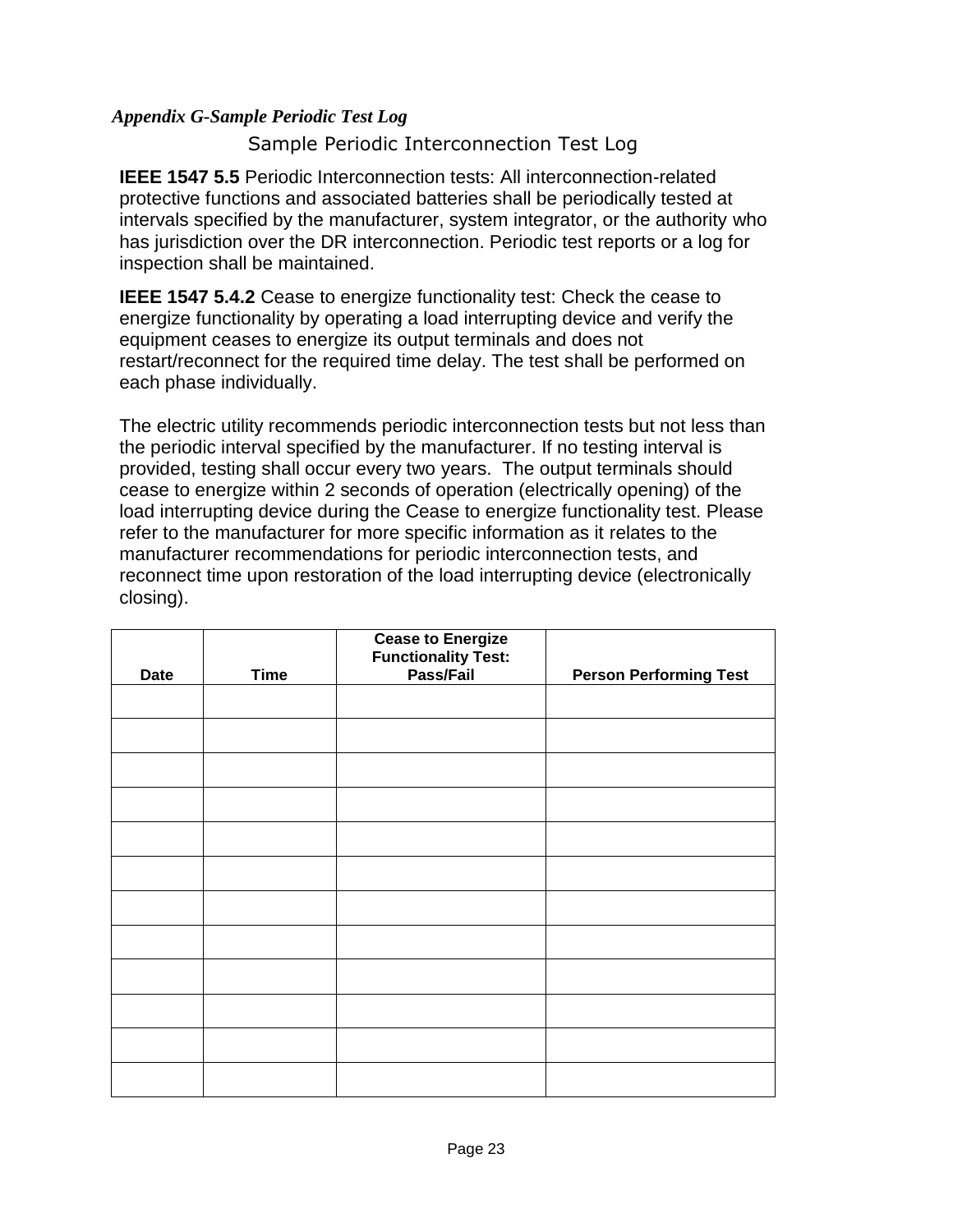#### <span id="page-23-0"></span>*Appendix H-Isolation Device*

After review, the isolation device may not be required by the Utility. If required and/or installed, this device<sup>5</sup> would be placed at the Point of Common Coupling (PCC) and must meet all of the requirements of Appendix H.

- Must be approved for use on the Utility system.
- Must comply with relevant ANSI and/or IEEE Standards.
- Must have load break capability, unless used in series with a three-phase interrupting device.
- Must be rated for the application.

 $\overline{a}$ 

- If used as part of a protective relaying scheme, it must have adequate interrupting capability. The Utility will provide maximum short circuit currents and X/R ratios available at the PCC upon request.
- Must be operable and accessible by the Utility at all times (24 hours a day, 7 days a week)
- The Utility will determine if the isolation device will be used as a protective tagging point. If the determination is so made, the device must have a visible open break, provisions for padlocking in the open position and it must be gang operated. If the device has automatic operation, the controls must be located remote from the device.

<sup>&</sup>lt;sup>5</sup> Isolation Device -A rackable circuit breaker, circuit switcher, pole top switch, load-break disconnect, etc., depending on the electrical system configuration.